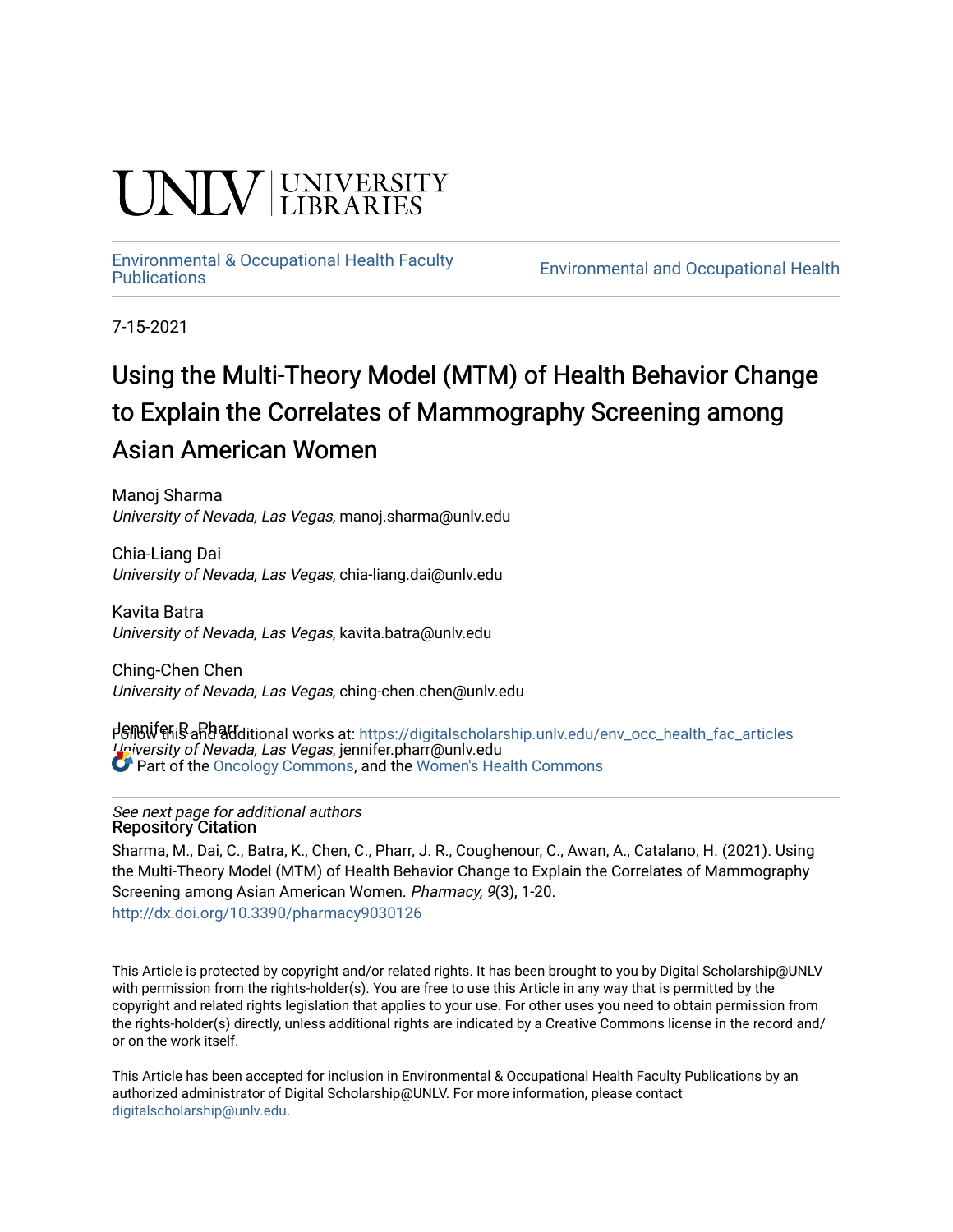### Authors

Manoj Sharma, Chia-Liang Dai, Kavita Batra, Ching-Chen Chen, Jennifer R. Pharr, Courtney Coughenour, Asma Awan, and Hannah Catalano

This article is available at Digital Scholarship@UNLV: [https://digitalscholarship.unlv.edu/env\\_occ\\_health\\_fac\\_articles/](https://digitalscholarship.unlv.edu/env_occ_health_fac_articles/679) [679](https://digitalscholarship.unlv.edu/env_occ_health_fac_articles/679)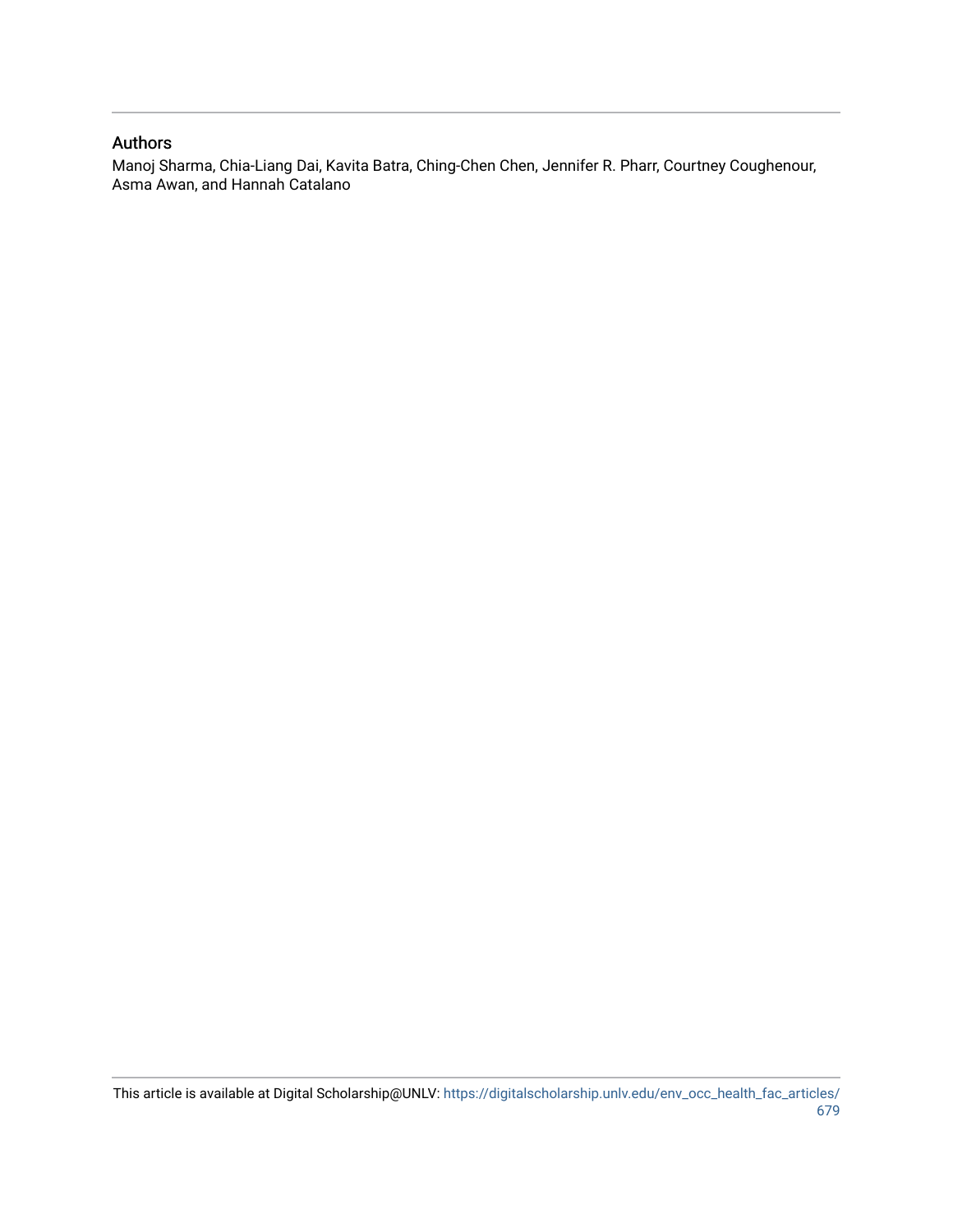



# *Article* **Using the Multi-Theory Model (MTM) of Health Behavior Change to Explain the Correlates of Mammography Screening among Asian American Women**

**Manoj Sharma <sup>1</sup> [,](https://orcid.org/0000-0002-4624-2414) Chia-Liang Dai <sup>2</sup> , Kavita Batra 3,\* [,](https://orcid.org/0000-0002-0722-0191) Ching-Chen Chen <sup>4</sup> , Jennifer R. Pharr <sup>1</sup> [,](https://orcid.org/0000-0002-0383-2641) Courtney Coughenour <sup>1</sup> [,](https://orcid.org/0000-0001-6979-4660) Asma Awan <sup>5</sup> and Hannah Catalano <sup>6</sup>**

- <sup>1</sup> Department of Environmental and Occupational Health, School of Public Health, University of Nevada, Las Vegas, NV 89119, USA; manoj.sharma@unlv.edu (M.S.); Jennifer.pharr@unlv.edu (J.R.P.); courtney.coughenour@unlv.edu (C.C.)
- <sup>2</sup> Department of Teaching and Learning, College of Education, University of Nevada, Las Vegas, NV 89154, USA; chia-liang.dai@unlv.edu
- <sup>3</sup> Office of Research, Kirk Kerkorian School of Medicine, University of Nevada, Las Vegas, NV 89102, USA
- <sup>4</sup> Department of Counselor Education, School Psychology, and Human Services, College of Education, University of Nevada, Las Vegas, NV 89154, USA; ching-chen.chen@unlv.edu
- <sup>5</sup> Department of Health Informatics, School of Health Sciences, Purdue University, West Lafayette, IN 47906, USA; asmaawan@student.purdueglobal.edu
- School of Health and Applied Human Sciences, University of North Carolina Wilmington, Wilmington, NC 28403, USA; catalanoh@uncw.edu
- **\*** Correspondence: Kavita.batra@unlv.edu

**Abstract:** Globally, breast cancer is the most common malignancy affecting women. The incidence of breast cancer has been growing among Asian American women. Mammography is a screening procedure that provides early diagnosis for the timely treatment to reduce premature mortality due to breast cancer. However, there are no national data available that summarize the rates of mammography screening among Asian American women. Some small-scale studies have reported low rates of mammography uptake among Asian American women. This cross-sectional study utilized the fourth-generation, multi-theory model (MTM) of health behavior change to explain the correlates of mammography screening among Asian American women between the ages of 45–54 years. A 44-item instrument was evaluated for face, content, and construct validity (using structural equation modeling) and reliability (Cronbach's alpha) and administered electronically to a nationally representative sample of Asian American women ( $n = 374$ ). The study found that Asian American women who have had received mammograms in the past 12 months as per recommendations, all three constructs of MTM, namely, participatory dialogue (β = 0.156, *p* < 0.05), behavioral confidence (β = 0.236,  $p$  < 0.001), and changes in the physical environment (β = 0.426,  $p$  < 0.001) were statistically significant and crucial in their decision to initiate getting a mammogram, accounting for a substantial 49.9% of the variance in the decision to seek mammography. The study also found that the MTM constructs of emotional transformation (β = 0.437, *p* < 0.001) and practice for change (β = 0.303,  $p < 0.001$ ) were significant for maintaining the repeated behavior of getting annual mammograms and were responsible for 53.9% of the variance. This evidence-based study validates the use of MTM in designing and evaluating mammography screening promotion programs among Asian American women aged 45–54 years.

**Keywords:** mammography; multi-level theory; screening; behavior; Asian American

#### **1. Introduction**

Globally, cancer is the second leading cause of mortality accounting for approximately 9.6 million deaths [\[1\]](#page-19-0). Breast cancer is the most common malignancy affecting women worldwide [\[2\]](#page-19-1). In the United States (U.S.), breast cancer is the most commonly diagnosed



**Citation:** Sharma, M.; Dai, C.-L.; Batra, K.; Chen, C.-C.; Pharr, J.R.; Coughenour, C.; Awan, A.; Catalano, H. Using the Multi-Theory Model (MTM) of Health Behavior Change to Explain the Correlates of Mammography Screening among Asian American Women. *Pharmacy* **2021**, *9*, 126. [https://doi.org/](https://doi.org/10.3390/pharmacy9030126) [10.3390/pharmacy9030126](https://doi.org/10.3390/pharmacy9030126)

Academic Editor: Yifei Liu

Received: 23 June 2021 Accepted: 13 July 2021 Published: 15 July 2021

**Publisher's Note:** MDPI stays neutral with regard to jurisdictional claims in published maps and institutional affiliations.



**Copyright:** © 2021 by the authors. Licensee MDPI, Basel, Switzerland. This article is an open access article distributed under the terms and conditions of the Creative Commons Attribution (CC BY) license (https:/[/](https://creativecommons.org/licenses/by/4.0/) [creativecommons.org/licenses/by/](https://creativecommons.org/licenses/by/4.0/)  $4.0/$ ).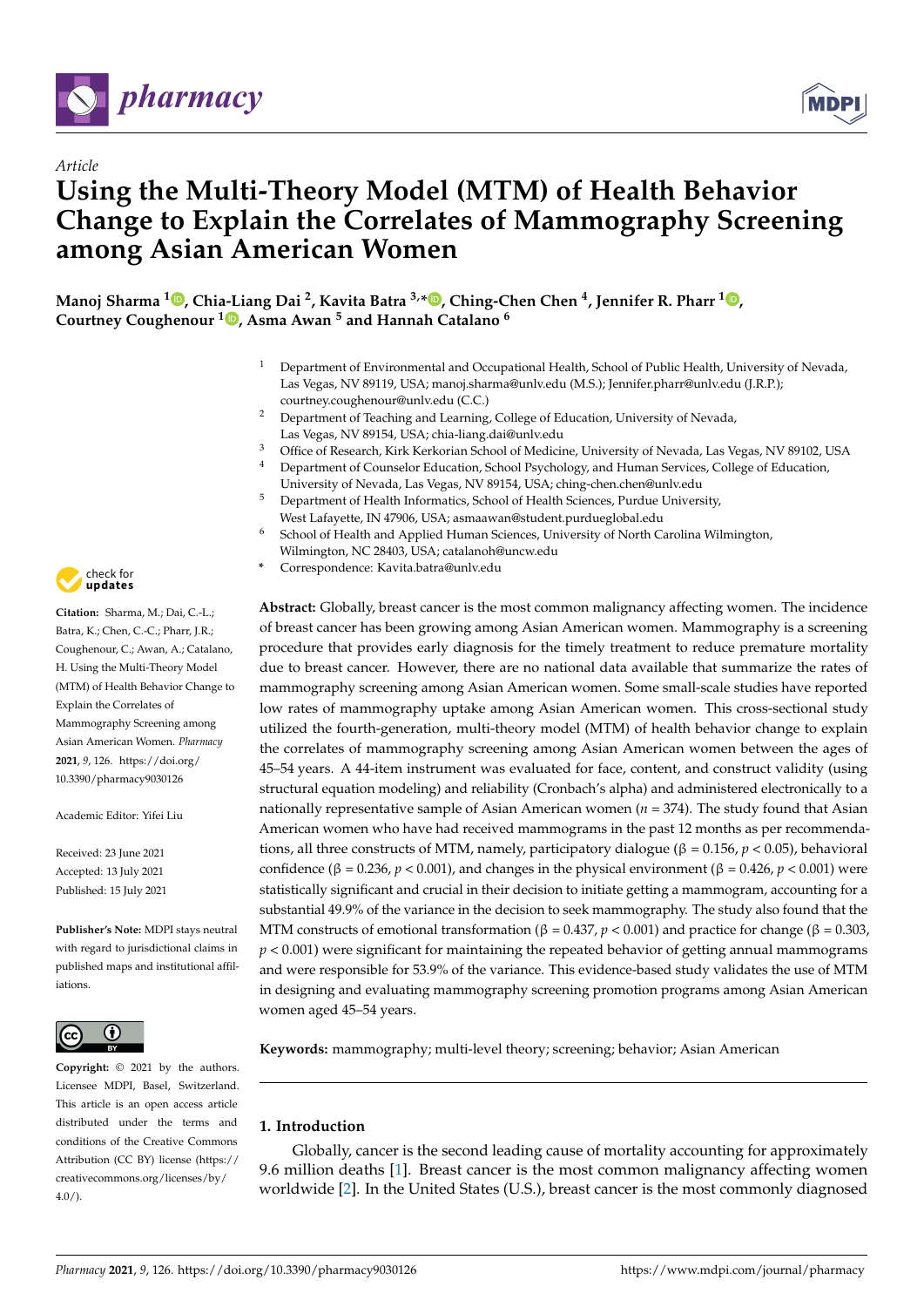cancer after skin cancers, with one in eight (13%) women being diagnosed with an invasive type of breast cancer during their lifetime [\[3\]](#page-19-2). According to the American Cancer Society's [\[4\]](#page-19-3) recent projected estimates, there will be approximately 284,200 new cases and 44,130 deaths attributed to breast cancer in the U.S. in 2021. The differential risk of breast cancer by nativity, racial, and ethnic characteristics was also reported with Asian American women bearing a disproportionate burden [\[5,](#page-19-4)[6\]](#page-19-5).

The incidence of breast cancer has been growing with a rate of 94 cases per 100,000 among Asian American women residing in the U.S. [\[5](#page-19-4)[,7\]](#page-19-6). Previous reports confirmed that the odds of survival were associated with the Asian ethnicity overall [\[8\]](#page-19-7). An analysis of this limited SEER registry data from 2019 indicated that there was a total of 47,401 Asian/Pacific Islander women diagnosed with invasive breast cancer between 2012 and 2016 [\[3\]](#page-19-2). With regard to the nativity of Asian American women, 132 cases of women with diagnosed breast cancer were compared with 438 Asian American without breast cancer diagnosis [\[6\]](#page-19-5). The results of the study suggested that the breast cancer risk is higher among immigrant Asian American women compared with their US-born counterparts or those who have lived less than 50% of their life in the U.S. [\[6\]](#page-19-5). The rate of survival also varied across racial and ethnic groups, which highlights the need of detecting breast cancers at an early stage with the help of primary and secondary levels of prevention, including awareness and screening.

Mammography is a screening procedure that provides early diagnosis, which can lead to treatment and reduced premature mortality due to breast cancer (Centers for Disease Control & Prevention (CDC)) [\[9\]](#page-19-8). However, the use of mammograms as a screening method is still a debatable issue due to the problems of false positives, over-diagnosis, and overtreatment [\[10\]](#page-19-9). Additionally, health authorities differ in their stances on mammography recommendations across age groups. Four primary authorities in the U.S. proposed guidelines on mammography: American College of Obstetricians and Gynecologists (ACOG), U.S. Preventive Services Task Force, American Cancer Society (ACS), and National Compre-hensive Cancer Network (NCCN) [\[11\]](#page-19-10). There seems to be some general agreement in these four sets of guidelines that women ages 45–54 years should undergo annual mammograms, and this guideline was used for our study.

To our best knowledge, there are no national data available that summarize the rates of mammography screening among Asian American women through a country-wide population-based survey. However, some small-scale studies have reported low rates of mammography uptake [\[12\]](#page-19-11). For instance, a study of Korean American women reported that 22.2% of women ages 45–49 years and 29% of women ages 50–54 years had a mammogram in the past year [\[12\]](#page-19-11). According to a 2008 Behavioral Risk Factor Surveillance System (BRFSS) data-based study, 60.3% of Asian American women over the age of 40 years had mammograms in the past year, which was the lowest among all the groups studied [\[13\]](#page-19-12). However, the estimates of mammography uptake or utilization are not yet available. Some studies reported regional differences across the U.S. for the mammography screening rates among Asian American women. For instance, a pooled weighted data analysis from five cycles of the California Health Interview Survey conducted between 2001 and 2009, reported an increase in mammograms across all ages in Asian American women from 76–82% from 2001 to 2009 [\[14\]](#page-19-13). There is a caveat to this finding; the response rate to this survey was quite low (17.7% to 37.7% in different cycles), which emphasizes the need to conduct additional research pertaining to mammography screening utilization among Asian American women. The Asian American community is increasing rapidly in the U.S. and the present healthcare system and health research are not catering to the needs of this diverse community [\[13\]](#page-19-12). In order to meet the growing needs and address the gap in the literature for this underserved minority group, this study is being undertaken [\[13\]](#page-19-12). The findings of this study will help in designing behavior change interventions to increase mammography uptake or utilization among Asian American women.

Several factors were known to affect the utilization of mammography screening among Asian American women. Some determinants that are associated with increased rates of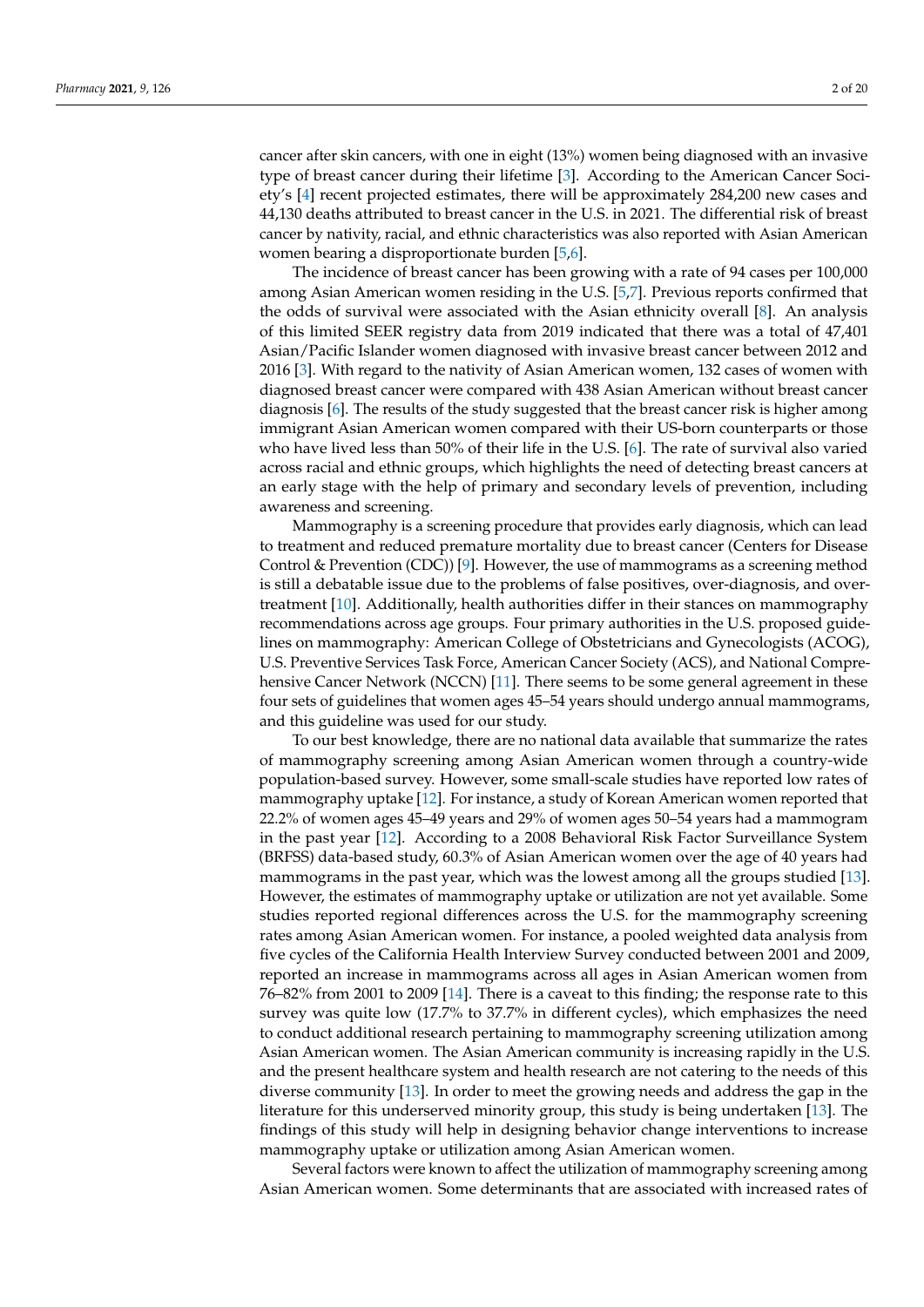mammography screening in Asian American women are having (1) U.S. citizenship [\[15\]](#page-19-14), (2) longer residency in the U.S.  $[14,16]$  $[14,16]$ , (3) a college education  $[14,17]$  $[14,17]$ , (4) knowledge of the guidelines [\[16\]](#page-20-0), (5) health insurance [\[13](#page-19-12)[,14\]](#page-19-13), (6) a primary care provider who recommended a mammogram [\[17–](#page-20-1)[19\]](#page-20-2), (7) a routine health check-up in the past year [\[13\]](#page-19-12), and (8) knowing someone with a history of breast cancer and/or having undergone mammography [\[16\]](#page-20-0). Some factors that are barriers to getting mammograms among Asian American women are (1) being of Muslim religion [\[19](#page-20-2)[,20\]](#page-20-3), (2) perceived religious discrimination [\[19\]](#page-20-2), (3) impingement on modesty [\[19\]](#page-20-2), (4) being less acculturated [\[21\]](#page-20-4), and (5) logistical barriers [\[22\]](#page-20-5). It is important to note that not all Asian Americans are a monolithic entity and there are variations among the determinants based on national origin.

There are few interventions that promote mammography among Asian American women. Some of the intervention approaches that have been used are the patient navigator care management model [\[23\]](#page-20-6), community workshops [\[24\]](#page-20-7), medical interpretation services for limited English proficiency patients [\[25\]](#page-20-8), use of primary care providers [\[26\]](#page-20-9), religiously tailored interventions [\[27,](#page-20-10)[28\]](#page-20-11), store-based education [\[29\]](#page-20-12), web-based education delivery [\[30\]](#page-20-13) among others. Further, very few studies have used behavioral theories as a basis for these interventions. For instance, Boxwala and colleagues [\[17\]](#page-20-1) and Lee and colleagues [\[30\]](#page-20-13) used the health belief model, Wu and West [\[31\]](#page-20-14) used the transtheoretical model, and Sun and colleagues [\[32\]](#page-20-15) used the prospect theory. Non-theory-based approaches and utilization of older theories do not improve the predictability of the health behavior change. Such approaches lead to doing "same old same old" without advancement of the scientific discipline of health behavior research (HBR). Furthermore, most of the older approaches were about behavior acquisition and newer fourth-generation approaches have been developed that promote behavior "change" instead of mere acquisition and lead to development of precision interventions [\[33,](#page-20-16)[34\]](#page-20-17). The first-generation models were about knowledge transfer, the second-generation models were about skill acquisition, third generation models were about behavior acquisition, and the fourth-generation models are about behavior change utilizing constructs from multiple evidence-based theories [\[33,](#page-20-16)[34\]](#page-20-17). Therefore, there is a need to utilize recent fourth-generation health behavior change models to explain the correlates of mammography screening and design precise interventions to promote mammography in this understudied and underserved population of Asian American women.

One emerging fourth-generation model is the multi-theory model (MTM) of health behavior change [\[33,](#page-20-16)[34\]](#page-20-17). This model breaks down the complex health behavior change into two components of initiation and maintenance with three explanatory constructs for each of the two components (Figure [1\)](#page-5-0). This model has been used in qualitative [\[35,](#page-20-18)[36\]](#page-20-19), cross-sectional [\[37–](#page-20-20)[40\]](#page-20-21), and experimental studies [\[41–](#page-21-0)[43\]](#page-21-1) with a variety of behaviors in different priority populations but has not been applied to understanding mammography screening behaviors. Therefore, the current study aims to utilize the multi-theory model (MTM) of health behavior change to explain the correlates of mammography screening in a sample of Asian American women between the ages of 45–54 years.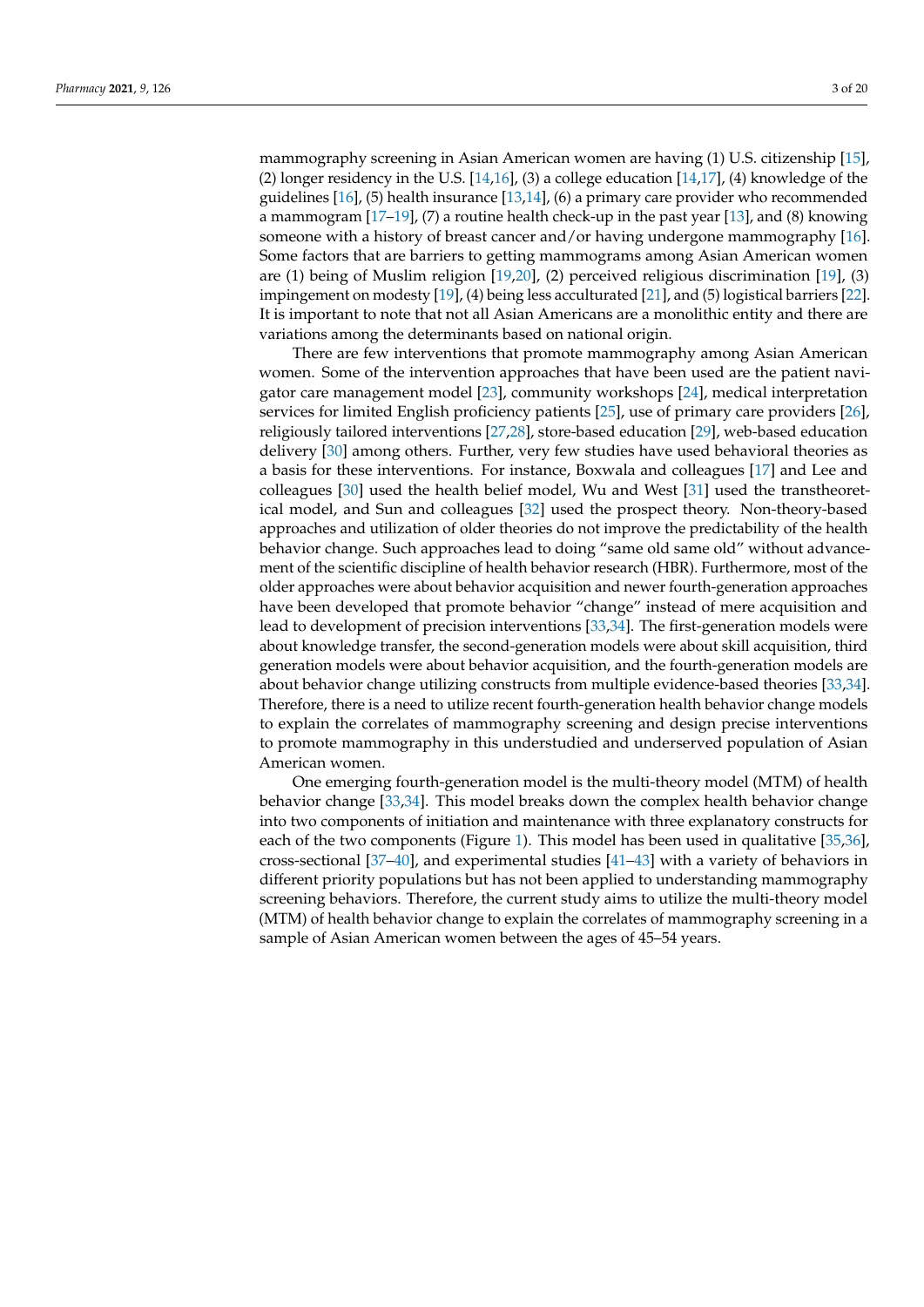<span id="page-5-0"></span>

**Figure 1.** Conceptual model of Multi-Theory Model. **Figure 1.** Conceptual model of Multi-Theory Model.

### **2. Materials and Methods 2. Materials and Methods**

## *2.1. Study Design and Data Collection 2.1. Study Design and Data Collection*

The data collection for this cross-sectional study was conducted from 10 March 2021 The data collection for this cross-sectional study was conducted from 10 March 2021 through 18 March 2021, utilizing a research panel of participants facilitated by the market through 18 March 2021, utilizing a research panel of participants facilitated by the market research firm Qualtrics [\[44\]](#page-21-2). Qualtrics<sup>®</sup> (the world's leading enterprise survey technology solution and XM platform) has been providing samples for over a decade now. Qualtrics partners with over 20 online sample providers to recruit a research panel of participants, partners with over 20 online sample providers to recruit a research panel of participants, which has been created via convenience sampling to build samples from multiple sources. which has been created via convenience sampling to build samples from multiple sources. This enable researchers with the diverse and representative datasets. The sample partners This enable researchers with the diverse and representative datasets. The sample partners randomly select respondents, who are likely to qualify. The majority of the samples randomly select respondents, who are likely to qualify. The majority of the samples come from traditional, actively managed, panel portals. Occasionally, social media is from traditional, actively managed, panel portals. Occasionally, social media is used to used to gather respondents. For inaccessible groups, Qualtrics utilizes niche panels via groups, Qualities includes the groups,  $\frac{1}{2}$  and  $\frac{1}{2}$  and  $\frac{1}{2}$  and  $\frac{1}{2}$  and  $\frac{1}{2}$  and  $\frac{1}{2}$  and  $\frac{1}{2}$  and  $\frac{1}{2}$  and  $\frac{1}{2}$  and  $\frac{1}{2}$  and  $\frac{1}{2}$  and  $\frac{1}{2}$  and  $\frac{1}{2}$  and to prevent the self-selection bias. Depending upon the study's inclusion criteria, Qualtrics adds screening questions in the beginning of the survey to ensure inclusion of eligible participants. All qualifying participants who complete the survey are compensated in  $\frac{1}{4}$  accordance with Qualtrics® panel agreement. The agreement varies and may include cash, airline miles, charitable donations, sweepstakes entrance, vouchers, gift certificate, etc. Additional information about ethical, methodological, and regulatory guidelines can be found at <www.esomar.org> (accessed on 8 July 2021). Previous studies have provided the detailed information related to the use of Qualtrics® research panel platforms [\[45\]](#page-21-3). information related to the use of Qualtrics® research panel platforms [45]. solution and XM platform) has been providing samples for over a decade now. Qualtrics

#### *2.2. Ethical Considerations*

*2.2. Ethical Considerations*  The study (protocol #1727672-1, dated 4 March 2021) was considered an exempt research study by the Institutional Review Board (IRB). Participation in the study was completely voluntary, and detailed information about the study's objectives and significance were provided to participants in an informed consent attached with the web-based survey. Personal identifiers, including name and email address, were not collected to preserve anonymity. Only one response per participant was allowed. We used the "Prevent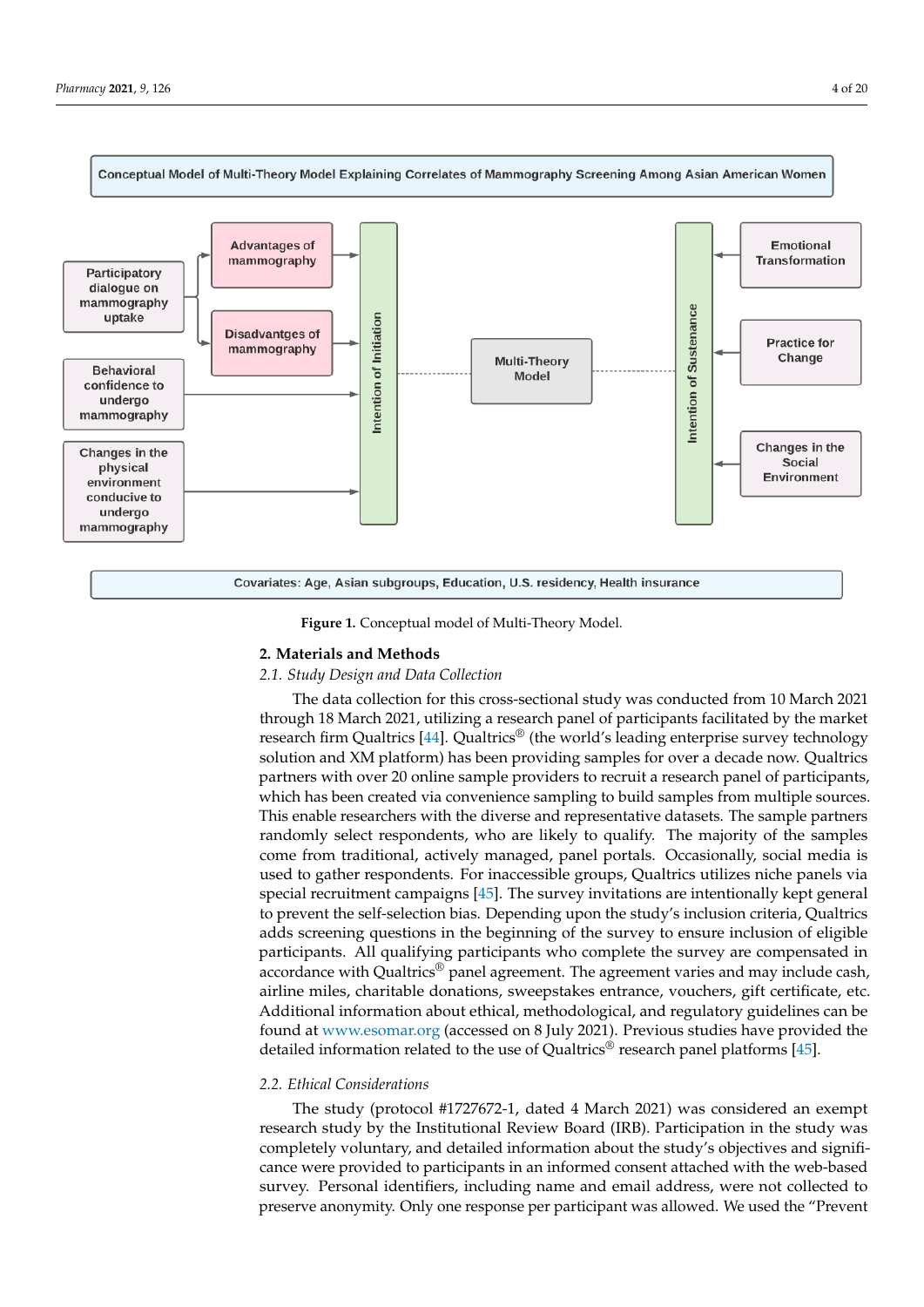Ballot Box Stuffing" feature in the Qualtrics to restrict multiple responses from the same participant. This feature is driven by a strong algorithm to ensure data integrity and unique responses. Additionally, Qualtrics utilizes digital fingerprinting technology to preserve integrity of the survey.

#### *2.3. Data Intergrity*

Data for this study were collected by Qualtrics Research Services as a part of the contractual agreement. As an essential part of the contract, all data privacy laws and regulations were followed to preserve data integrity. Qualtrics database does not hold confidential information of the respondents or panelists. Qualtrics® provided deidentified data to the researchers in an excel sheet, which was stored on a password protected desktop computer in a locked office. Only the principal investigator and statistician of this study had access to the deidentified data files.

#### *2.4. Survey Questionnaire*

Based on MTM, a 44-item survey questionnaire was developed to determine the correlates of mammography screening uptake among Asian American women aged 45–54 years. The survey was composed of 13 demographic questions and mammography history, and 31 items for the two primary MTM theoretical constructs (initiation and sustenance). A panel of eight subject matter experts (SMEs), investigated face and content validity of the questionnaire in several rounds of review. The reviews were blinded to prevent observer bias. Several revisions were performed to enhance readability and content of the questionnaire. A detailed description of the instrument's domains and constructs is provided in Table [1.](#page-6-0)

<span id="page-6-0"></span>

| Domain                     | Constructs                                                          |               | Definition (s) and Examples from<br><b>This Study</b>                                                                                 | Number<br>of Items | <b>Possible Range</b><br>$(Min-Max)$ |
|----------------------------|---------------------------------------------------------------------|---------------|---------------------------------------------------------------------------------------------------------------------------------------|--------------------|--------------------------------------|
| Intention of<br>Initiation | Participatory dialogue<br>Advantages<br>(Derived after              |               | Perception of advantages following<br>the specific behavior initiation, e.g.,<br>early detection, peace of mind, etc.                 | 5                  | $0-20$ units                         |
|                            | subtracting summative<br>score of disadvantages<br>from advantages) | Disadvantages | Perception of disadvantages<br>following the specific behavior<br>initiation, e.g., invasion of modesty,<br>inconvenience, etc.       | 5                  | $0-20$ units                         |
|                            | Behavior confidence                                                 |               | Surety of behavior despite external<br>and internal driving factors, e.g.,<br>overcoming cost, overcoming<br>discomfort, etc.         | 5                  | $0-20$ units                         |
|                            | Changes in the physical environment                                 |               | Overcoming enabling factors for<br>behavior initiation, e.g., easy access<br>to a place, ability to get it when one<br>wants it, etc. | 3                  | $0-12$ units                         |
|                            | Emotional transformation                                            |               | Converting emotions into intention,<br>e.g., directing feelings into goal,<br>self-motivation, etc.                                   | 3                  | $0-12$ units                         |
| Intention of<br>Sustenance | Practice for change                                                 |               | Continuous adaptation for behavior<br>changes, e.g., monitoring,<br>overcoming barriers, etc.                                         | 3                  | $0-12$ units                         |
|                            | Changes in the social environment                                   |               | Using social cues for behavior<br>change, e.g., support from family,<br>friends, etc.                                                 | 5                  | $0-20$ units                         |

#### **Table 1.** Domains and constructs of MTM theoretical framework.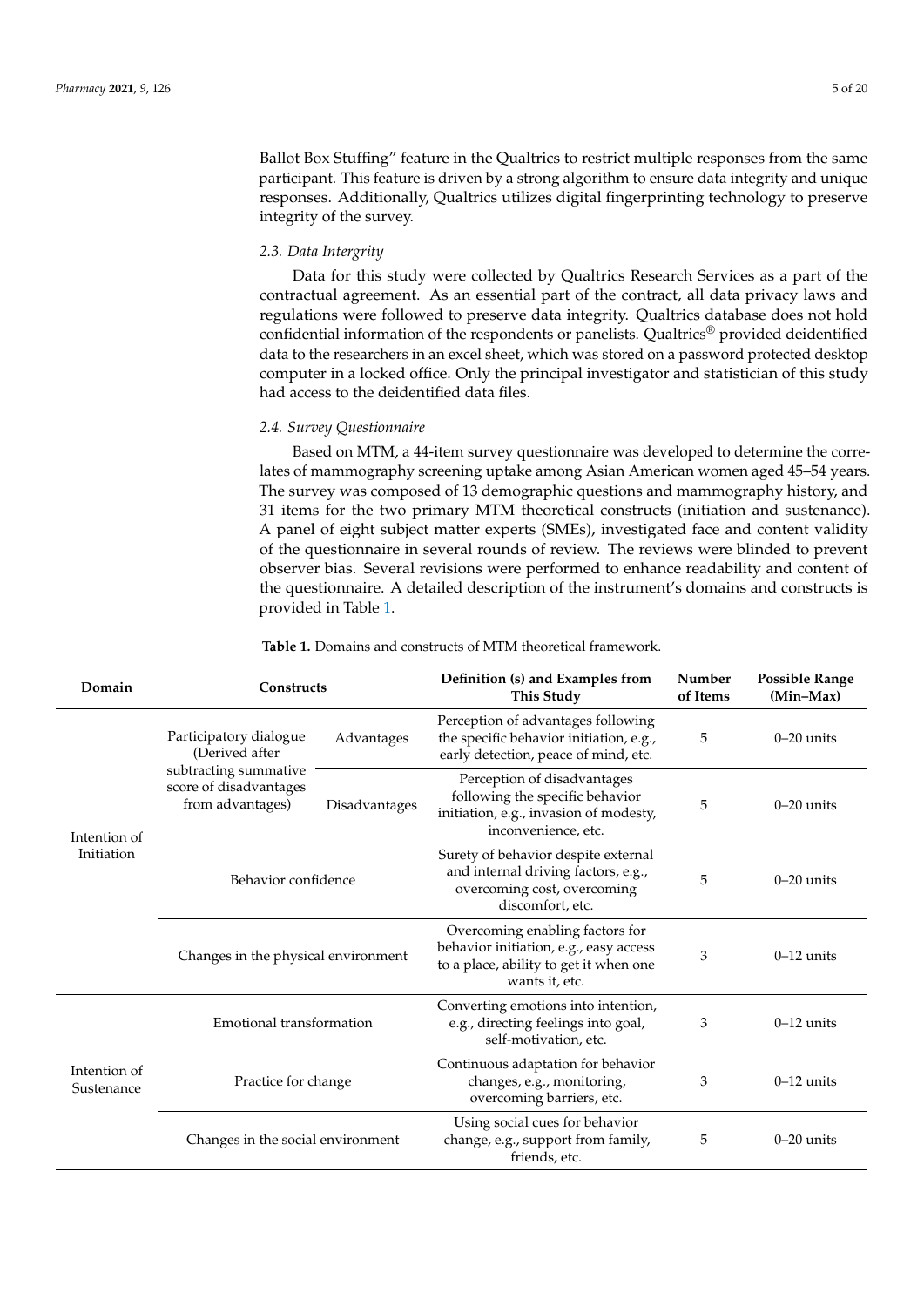#### 2.4.1. Intention of Initiation

Constructs of advantages and disadvantages of intention of initiation were measured on a 5-point Likert scale, which ranges from "strongly disagree" to "strongly agree."

The score of Participatory dialogue was derived by subtracting the summative score of disadvantages from advantages. The other two constructs of intention to initiation were behavioral confidence and changes in the physical environment. These were also measured on 5-point Likert scale of surety, which had the response options of Not at all sure (0), slightly sure (1), moderately sure (2), very sure (3), completely sure (4). A high score was associated with the likelihood of initiation of behavior change.

#### 2.4.2. Intention of Sustenance

Constructs of emotional transformation, practice for change, and changes in the social environment were measured on a 5-point Likert scale of surety, which has the response options of Not at all sure (0), slightly sure (1), moderately sure (2), very sure (3), completely sure (4). A high score was associated with the likelihood of sustenance of behavior change. Additionally, two items were used to model initiation and sustenance, which were measured as scale variables.

#### *2.5. Statistical Analysis*

We used IBM SPSS version 27.0 (IBM Corp. Armonk, NY, USA), Mplus 7.11, and G\* Power software packages for the analyses. Minimum sample size was estimated using the Cohen's effect sizes conventions (based on the type of statistical test) corresponding to 99% power [\[46,](#page-21-4)[47\]](#page-21-5). The significance level was set at 0.05, and 95% confidence intervals were reported wherever appropriate. Data normality assumptions were assessed through visual inspection of normal Q-Q plots and histograms. An independent-samples t-test was utilized to compare the mean scores of MTM constructs across groups who have had mammography and those who have not. Categorical variables were expressed as counts and proportions, whereas continuous variables were represented as means and standard deviations. Two separate Hierarchical Regression Models (HRM) were built to predict the variance in the likelihood of initiation and sustenance of mammography behavior by multiple factors, such as demographic characteristics and MTM constructs.

For construct validation, Structural Equation Modelling (SEM) was utilized to determine the structural relationship between measured variables and latent constructs. Weighted least squares approach (WLSMV estimator) and the 0.05 alpha level were used to test our two hypothesized structural models among the samples. Drawing upon the theory and prior research, our hypothesized model included participatory dialogue (advantages and disadvantages), behavioral confidence, changes in physical environment, changes in social environment, practice for change, and emotional transformation as independent variables; and initiation and sustenance of health behavior change as dependent variables. We hypothesized that (1) the variables of participatory dialogue (advantages and disadvantages), behavioral confidence, and changes in physical environment constructs would impact the initiation of mammography screening behavior change, and (2) the changes in social environment, practice for change, and emotional transformation constructs would impact the sustenance of mammography screening behaviors. This study used a variety of fit indices because they provide different information about model fit. We considered the substantive meaningfulness of the model, significant  $\chi^2$  statistics as evidence that models did not fit the data exactly [\[48\]](#page-21-6), Tucker–Lewis (TLI) and comparative fit (CFI) indices greater than 0.95 evidence of good fit [\[48](#page-21-6)[–50\]](#page-21-7), and root means square error of approximation (RMSEA) values of less than 0.05 to be acceptable [\[51\]](#page-21-8). To estimate the sample size for testing hypothesized models, we first sought to meet the conventional 10 subjects per variable ratio [\[52](#page-21-9)[–54\]](#page-21-10). Next, sample size calculation for Structural Equation Modeling [\[55\]](#page-21-11) recommended a minimum of 137 participants were required to achieve a statistical power level of 0.8 at an alpha level of 0.05 with 0.3 (medium) anticipated effect size and number of variables in the models. Finally, previous studies suggested that, for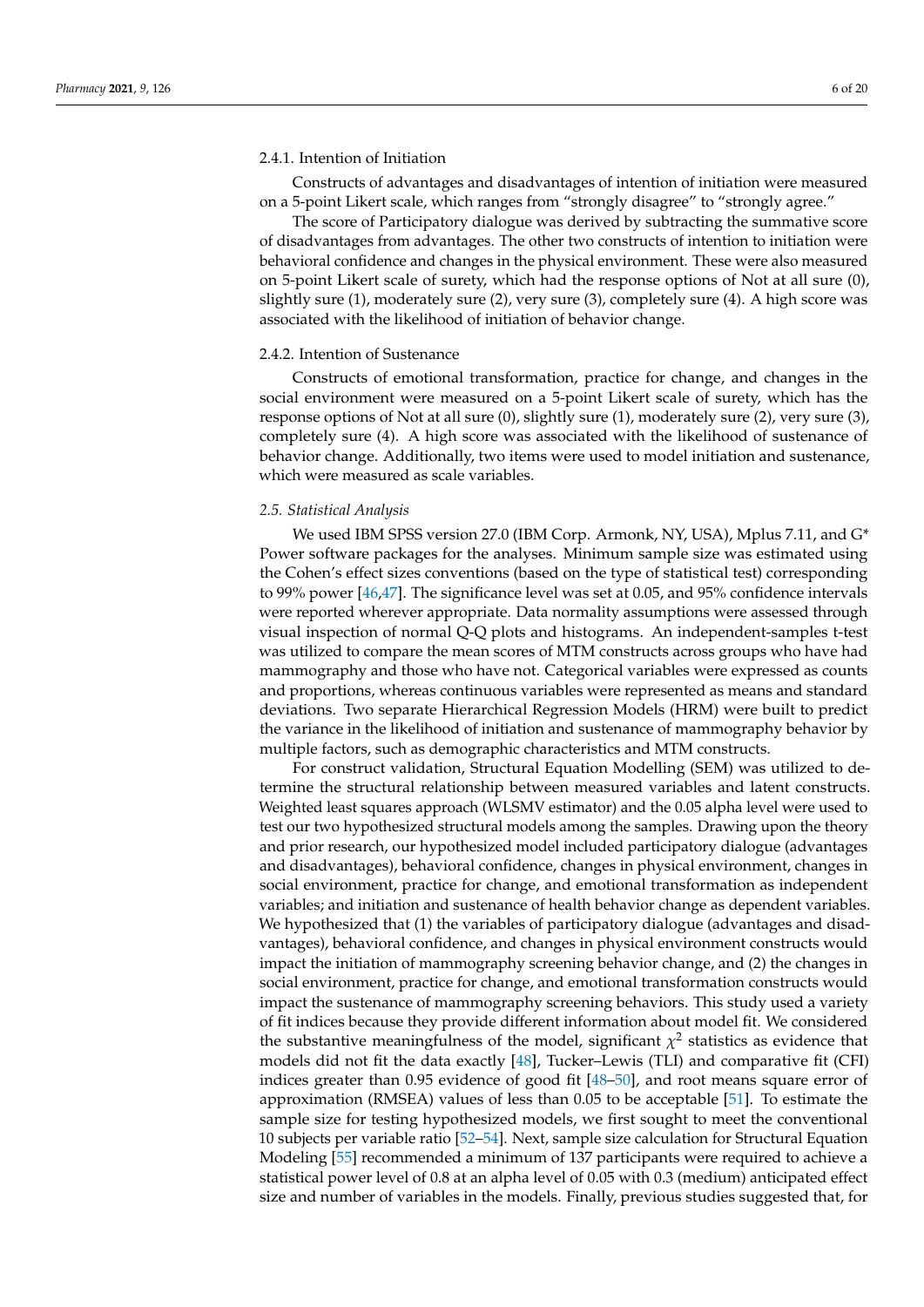confirmatory factor analysis, this sample size was sufficiently powered to evaluate the hypothesized models [\[56](#page-21-12)[–58\]](#page-21-13).

#### **3. Results**

A total of 374 participants completed this study. The mean age of the study sample was 49.25 (SD: 2.68) years. Chinese Americans represented 41.2% of the sample. The majority of participants (69.3%) were employed, working 34.9 average hours per week. The percentage of participants with health insurance coverage was 93%, over 60% of the population had a household income under \$100,000 and lived in suburban neighborhoods. Forty percent of participants reported their religious affiliation as Christianity and 68.7% of the women were married (Table [2\)](#page-8-0).

<span id="page-8-0"></span>**Table 2.** Demographic characteristics of the sample population (*n* = 374) of Asian American women collected in March 2021.

| Variable                                  | $n\left(\%\right)$       |
|-------------------------------------------|--------------------------|
| Years of residency in the U.S.            |                          |
| Less than 30 years<br>More than 30 years  | 166 (44.4)<br>208 (55.6) |
| Asian sub-groups                          |                          |
| Chinese American                          | 154 (41.2)               |
| Korean American                           | 22(5.9)                  |
| Filipino American                         | 59 (15.8)                |
| South Asian American                      | 51 (13.6)                |
| Japanese American                         | 40(10.7)                 |
| Others $1$                                | 36(9.6)                  |
| Prefer not to answer                      | 12(3.2)                  |
| <b>Religion affiliation</b>               |                          |
| Christianity                              | 162 (43.3)               |
| <b>Buddhism</b>                           | 48 (12.8)                |
| Atheist                                   | 45(12)                   |
| Hinduism                                  | 31(8.3)                  |
| Others including Islam, Judaism and other | 88 (23.6)                |
| categories                                |                          |
| Residence                                 |                          |
| Rural                                     | 28(7.5)                  |
| Urban                                     | 110 (29.4)               |
| Suburban                                  | 236(63.1)                |
| <b>Educational attainment</b>             |                          |
| High school graduate or less              | 15(4.0)                  |
| Some college or trade school              | 36(9.6)                  |
| Associate's degree                        | 46 (12.3)                |
| Bachelor's degree                         | 175 (46.8)               |
| Master's degree or above                  | 102 (27.3)               |
| Health insurance status                   |                          |
| Yes                                       | 348 (93)                 |
| No                                        | 26(7)                    |
| Household income (USD)                    |                          |
| $<$ 25,000                                | 24 (6.4)                 |
| 25,000-50,000                             | 65 (17.4)                |
| 50,001-75,000                             | 72 (19.3)                |
| 75,001-100,000                            | 65 (17.4)                |
| >100,000                                  | 148 (39.5)               |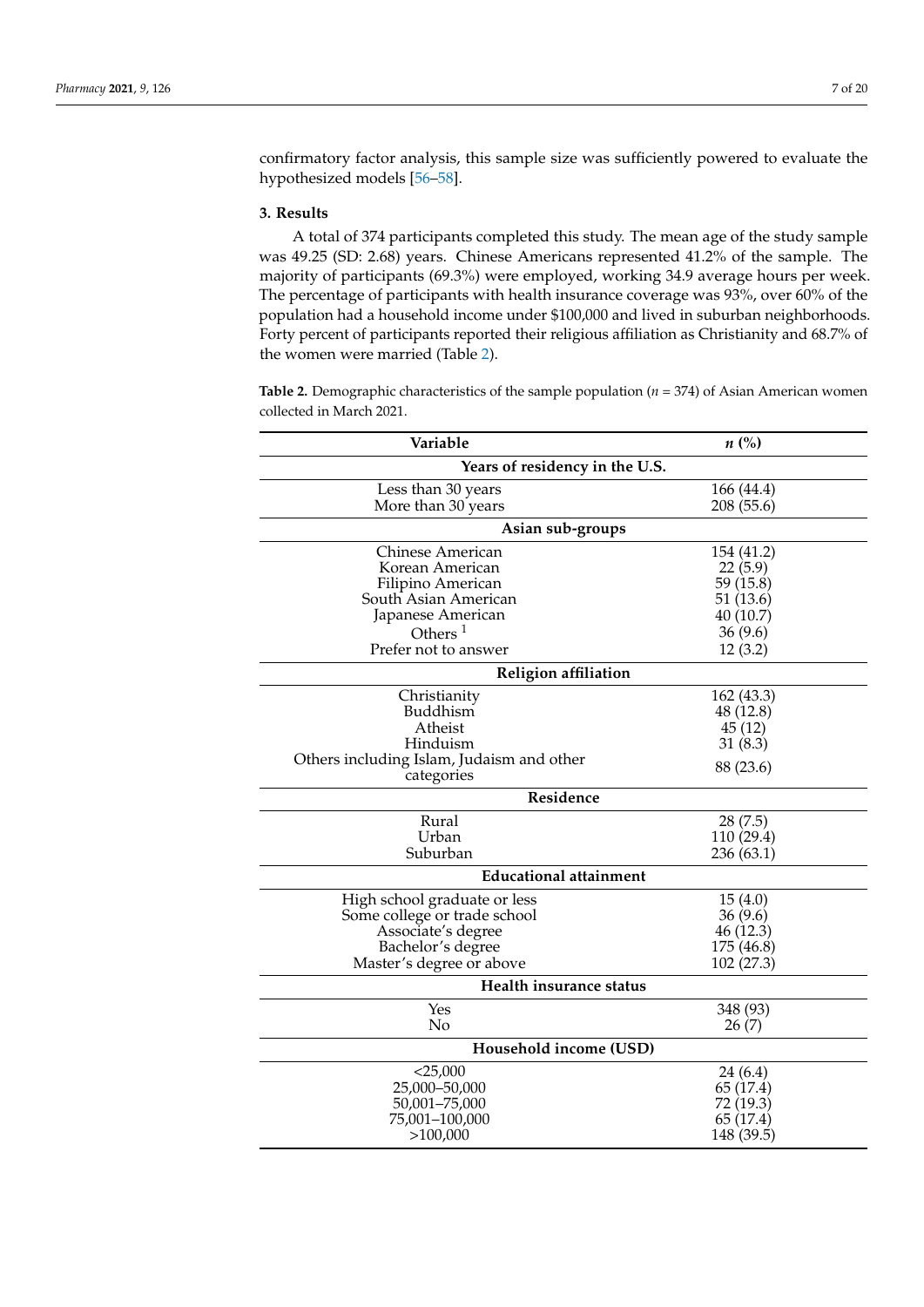**Table 2.** *Cont.*

| Variable                                                                    | $n\ (\%)$                                     |  |  |  |  |  |  |  |  |
|-----------------------------------------------------------------------------|-----------------------------------------------|--|--|--|--|--|--|--|--|
| <b>Marital status</b>                                                       |                                               |  |  |  |  |  |  |  |  |
| Married<br>Never married<br>Divorced/separated/widowed<br>Others $^{\rm 2}$ | 257 (68.7)<br>52(13.9)<br>51(13.6)<br>14(3.8) |  |  |  |  |  |  |  |  |
| <b>Employment status</b>                                                    |                                               |  |  |  |  |  |  |  |  |
| Yes<br>No                                                                   | 259(69.3)<br>115(30.7)                        |  |  |  |  |  |  |  |  |

1 . Others Asian subgroups include Vietnamese American, Middle East American, and other South East Asian American.; <sup>2</sup>. Others in marital status include those in a civil union or registered domestic partnership and a member of an unmarried couple.

There were significant differences in the mean scores for all constructs of initiation and sustenance among those who have had mammography compared with those who have not had mammography. Mammography users had a statistically significant higher mean scores for initiation  $(3.24 \pm 0.90 \text{ vs. } 1.63 \pm 1.2, p < 0.001)$  and sustenance  $(3.13 \pm 1.0$ vs.  $1.23 \pm 1.1$ ,  $p < 0.001$ ) compared to mammography non-users (Table [3\)](#page-9-0).

<span id="page-9-0"></span>**Table 3.** Comparing mean scores of multi-theory model constructs of behavior change across groups of survey respondents of Asian American women.

| Groups                                      | Women Who Have Had Mammography<br>$(n = 199)$ |                                |                  |                                | Women Who Have Not Had Mammography ( $n = 175$ ) |                 |                |  |
|---------------------------------------------|-----------------------------------------------|--------------------------------|------------------|--------------------------------|--------------------------------------------------|-----------------|----------------|--|
| <b>Constructs</b>                           | Possible<br><b>Score Range</b>                | Observed<br><b>Score Range</b> | $Mean + SD$      | Possible<br><b>Score Range</b> | <b>Observed</b><br><b>Score Range</b>            | $Mean + SD$     | $p$ -Value $*$ |  |
| Initiation                                  | $0 - 4$                                       | $0 - 4$                        | $3.24 \pm 0.90$  | $0 - 4$                        | $0 - 4$                                          | $1.63 \pm 1.2$  | < 0.001        |  |
| Participatory<br>dialogue:<br>advantages    | $0 - 20$                                      | $4 - 20$                       | $17.11 + 2.96$   | $0 - 20$                       | $2 - 20$                                         | $14.48 + 3.7$   | < 0.001        |  |
| Participatory<br>dialogue:<br>disadvantages | $0 - 20$                                      | $0 - 20$                       | $9.07 \pm 3.78$  | $0 - 20$                       | $0 - 20$                                         | $10.62 + 3.46$  | < 0.001        |  |
| Participatory<br>dialogue <sup>**</sup>     | $-20-[+20]$                                   | $-13-[+20]$                    | $8.04 \pm 5.3$   | $-20-[+20]$                    | $-12-[+20]$                                      | $3.86 \pm 5.36$ | < 0.001        |  |
| Behavior<br>confidence                      | $0 - 20$                                      | $1 - 20$                       | $14.91 \pm 3.98$ | $0 - 20$                       | $0 - 20$                                         | $10.05 + 4.95$  | < 0.001        |  |
| Changes in the<br>physical<br>environment   | $0 - 12$                                      | $2 - 12$                       | $10.12 + 2.23$   | $0 - 12$                       | $0 - 12$                                         | $8.01 \pm 3.09$ | < 0.001        |  |
| Sustenance                                  | $0 - 4$                                       | $0 - 4$                        | $3.13 \pm 1.0$   | $0 - 4$                        | $0 - 4$                                          | $1.23 \pm 1.1$  | < 0.001        |  |
| Emotional<br>transformation                 | $0 - 12$                                      | $0 - 12$                       | $9.42 \pm 2.65$  | $0 - 12$                       | $0 - 12$                                         | $5.02 \pm 3.26$ | < 0.001        |  |
| Practice for<br>change                      | $0 - 12$                                      | $1 - 12$                       | $8.85 \pm 2.55$  | $0 - 12$                       | $0 - 12$                                         | $4.82 + 3.14$   | < 0.001        |  |
| Changes in the<br>social<br>environment     | $0 - 20$                                      | $0 - 20$                       | $13.16 + 4.71$   | $0 - 20$                       | $0 - 20$                                         | $8.69 + 4.40$   | < 0.001        |  |

\* *p* values less than 0.05 are considered statistically significant; \*\* Participatory dialogue is computed by subtracting disadvantages from advantages.

*3.1. Asian American Women Following Recommendations on Routine Mammography Screening*

Hierarchical multiple regression was performed to determine if the sequential addition of participatory dialogue, behavioral confidence, and changes in the physical environment improved the likelihood of initiation over the demographic variables of age, Asian subgroups, education, duration of U.S. residency and health insurance (Model 1). The addition of participatory dialogue to the prediction of initiation led to a statistically significant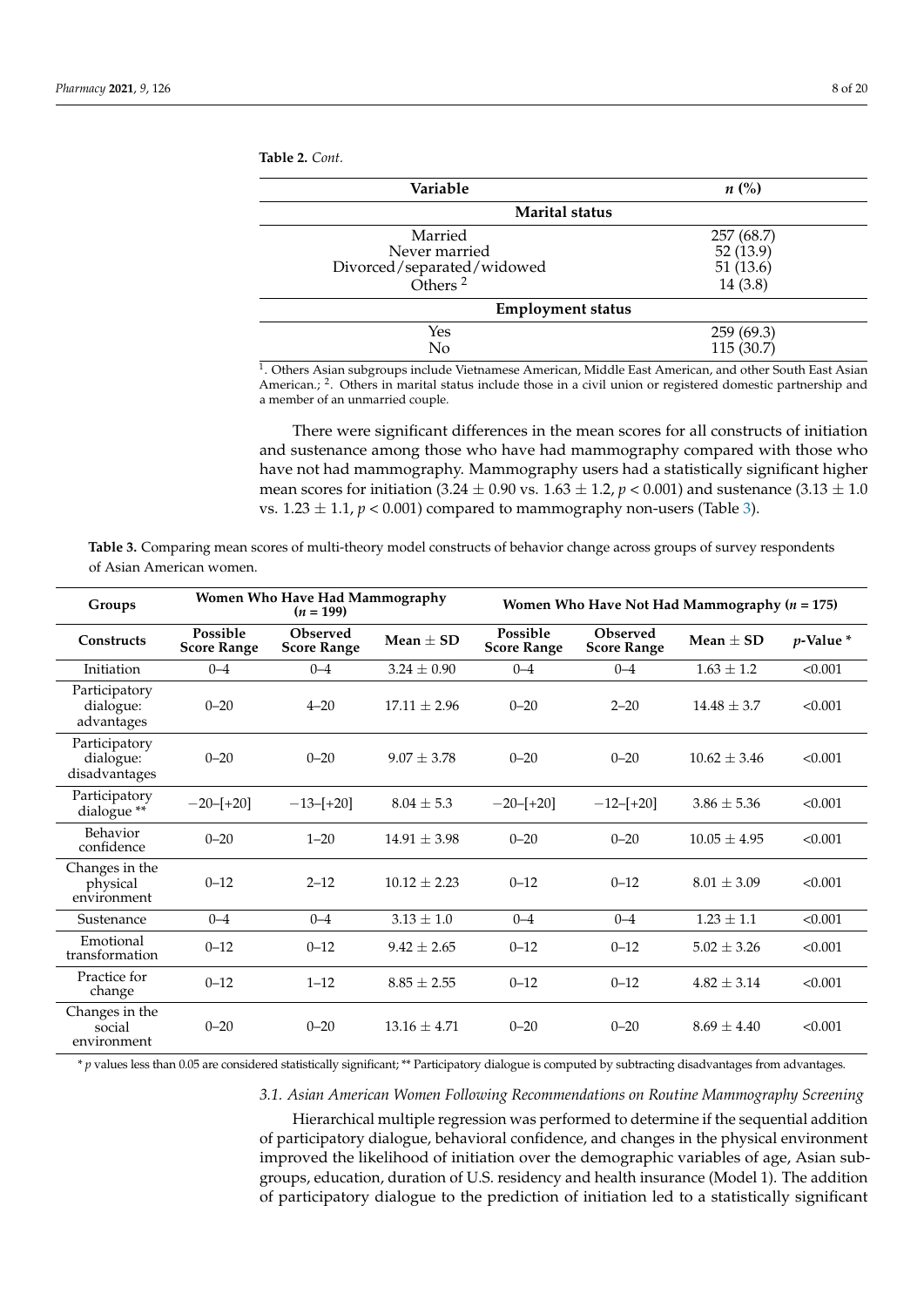increase in  $\mathbb{R}^2$  of 0.207, F (1, 191) = 12.113,  $p < 0.001$  (Model 2). The addition of behavioral confidence to the prediction of initiation led to a statistically significant increase in  $\mathbb{R}^2$  of 0.139, F (1, 190) = 19.198, *p* < 0.001 (Model 3). Among participants following mammography screening recommendations, the full model containing demographic variables and all three constructs to predict initiation was statistically significant,  $R^2 = 0.519$ , F (1, 189) = 25.490,  $p < 0.001$ ; adjusted  $R^2 = 0.499$  (Model 4). All model results can be found in Table [4.](#page-10-0)

<span id="page-10-0"></span>**Table 4.** Hierarchical Multiple Regression (HRM) predicting likelihood for initiation and sustenance of mammogram behavior among survey respondents of Asian American women following recommendations on routine mammography screening ( $n = 199$ ).

| Variables                              |                                                       | Model 1  |              | Model 2  | Model 3                                               |          |              | Model 4  |  |  |  |
|----------------------------------------|-------------------------------------------------------|----------|--------------|----------|-------------------------------------------------------|----------|--------------|----------|--|--|--|
|                                        | $\, {\bf B}$                                          | $\beta$  | $\, {\bf B}$ | $\beta$  | $\, {\bf B}$                                          | $\beta$  | $\, {\bf B}$ | $\beta$  |  |  |  |
|                                        | The Likelihood for initiation as a dependent variable |          |              |          |                                                       |          |              |          |  |  |  |
| Constant                               | 1.936                                                 |          | 0.281        |          | $-0.099$                                              |          | $-1.042$     |          |  |  |  |
| Age                                    | 0.005                                                 | 0.015    | 0.020        | 0.065    | 0.013                                                 | 0.043    | 0.019        | 0.063    |  |  |  |
| Asian subgroups                        | $-0.008$                                              | $-0.021$ | $-0.020$     | $-0.054$ | $-0.012$                                              | $-0.034$ | $-0.012$     | $-0.032$ |  |  |  |
| Education                              | $-0.041$                                              | $-0.071$ | $-0.006$     | $-0.011$ | $-0.007$                                              | $-0.012$ | $-0.016$     | $-0.028$ |  |  |  |
| U.S. Residency                         | $0.011**$                                             | 0.188    | $0.009*$     | 0.157    | 0.003                                                 | 0.055    | 0.001        | 0.024    |  |  |  |
| Health Insurance                       | $1.008*$                                              | 0.163    | $1.195**$    | 0.194    | $0.921**$                                             | 0.149    | $0.784*$     | 0.127    |  |  |  |
| Participatory dialogue                 |                                                       |          | $0.076**$    | 0.465    | $0.043**$                                             | 0.261    | $0.026*$     | 0.156    |  |  |  |
| Behavioral confidence                  |                                                       |          |              |          | $0.096**$                                             | 0.439    | $0.051**$    | 0.236    |  |  |  |
| Changes in the physical<br>environment |                                                       |          |              |          |                                                       |          | $0.166**$    | 0.426    |  |  |  |
| $R^2$                                  | 0.069                                                 |          | 0.276        |          | 0.414                                                 |          | 0.519        |          |  |  |  |
| $\overline{F}$                         | $2.840*$                                              |          | $12.113**$   |          | 19.198 **                                             |          | 25.490**     |          |  |  |  |
| $\Delta$ $\rm R^2$                     | 0.069                                                 |          | 0.207        |          | 0.139                                                 |          | 0.105        |          |  |  |  |
| $\Delta$ F                             | $2.840*$                                              |          | 54.521 **    |          | 44.971 **                                             |          | 41.145**     |          |  |  |  |
|                                        |                                                       |          |              |          | The Likelihood for sustenance as a dependent variable |          |              |          |  |  |  |
| Constant                               | 0.937                                                 |          | $-0.210$     |          | $-0.277$                                              |          | $-0.368$     |          |  |  |  |
| Age                                    | 0.024                                                 | 0.069    | 0.014        | 0.039    | 0.012                                                 | 0.033    | 0.013        | 0.037    |  |  |  |
| Asian subgroups                        | $-0.004$                                              | $-0.010$ | $-0.021$     | $-0.051$ | $-0.019$                                              | $-0.046$ | $-0.020$     | $-0.047$ |  |  |  |
| Education                              | $-0.010$                                              | $-0.016$ | 0.012        | 0.019    | 0.008                                                 | 0.011    | 0.008        | 0.013    |  |  |  |
| U.S. Residency                         | $0.015**$                                             | 0.221    | 0.001        | 0.016    | 0.002                                                 | 0.025    | 0.002        | 0.025    |  |  |  |
| Health Insurance                       | 0.578                                                 | 0.082    | 0.111        | 0.016    | 0.080                                                 | 0.011    | 0.103        | 0.014    |  |  |  |
| Emotional transformation               |                                                       |          | $0.267**$    | 0.707    | $0.168**$                                             | 0.447    | $0.164$ **   | 0.437    |  |  |  |
| Practice for change                    |                                                       |          |              |          | $0.129**$                                             | 0.327    | $0.119**$    | 0.303    |  |  |  |
| Changes in the social                  |                                                       |          |              |          |                                                       |          |              |          |  |  |  |
| environment                            |                                                       |          |              |          |                                                       |          | 0.010        | 0.047    |  |  |  |
| $R^2$                                  | 0.066                                                 |          | 0.517        |          | 0.557                                                 |          | 0.558        |          |  |  |  |
| ${\bf F}$                              | $2.694*$                                              |          | 34.119**     |          | 34.128 **                                             |          | 29.844**     |          |  |  |  |
| $\Delta$ $\rm R^2$                     | 0.066                                                 |          | 0.452        |          | 0.040                                                 |          | 0.001        |          |  |  |  |
| $\Delta$ F                             | $2.694*$                                              |          | 178.773 **   |          | 17.014**                                              |          | 0.493        |          |  |  |  |

B (Unstandardized coefficient); β (Standardized coefficient), \* *p*-value < 0.05; \*\* *p*-value < 0.001; Adjusted R<sup>2</sup> of initiation = 0.499; Adjusted  $R<sup>2</sup>$  of sustenance = 0.539.

> Hierarchical multiple regression was performed to determine if the sequential addition of emotional transformation and practice for change improved the likelihood of sustenance over the demographic variables of age, Asian subgroups, education, duration of U.S. residency and health insurance (Model 1). In the hierarchical regression with sustenance as the dependent variable, the addition of emotional transformation to the prediction of sustenance led to a statistically significant increase in  $\mathbb{R}^2$  of 0.452, F (1, 191) = 34.119, *p* < 0.001 (Model 2). The addition of practice for change to the prediction of sustenance led to a statistically significant increase in  $\mathbb{R}^2$  of 0.040, F (1, 190) = 34.128,  $p < 0.001$  (Model 3). The full model containing preselected demographic variables and three MTM constructs to predict sustenance was statistically significant,  $R^2 = 0.558$ , F (1, 189) = 29.844,  $p < 0.001$ ; adjusted  $R^2 = 0.539$  (Model 4). All model results can be found in Table [4.](#page-10-0)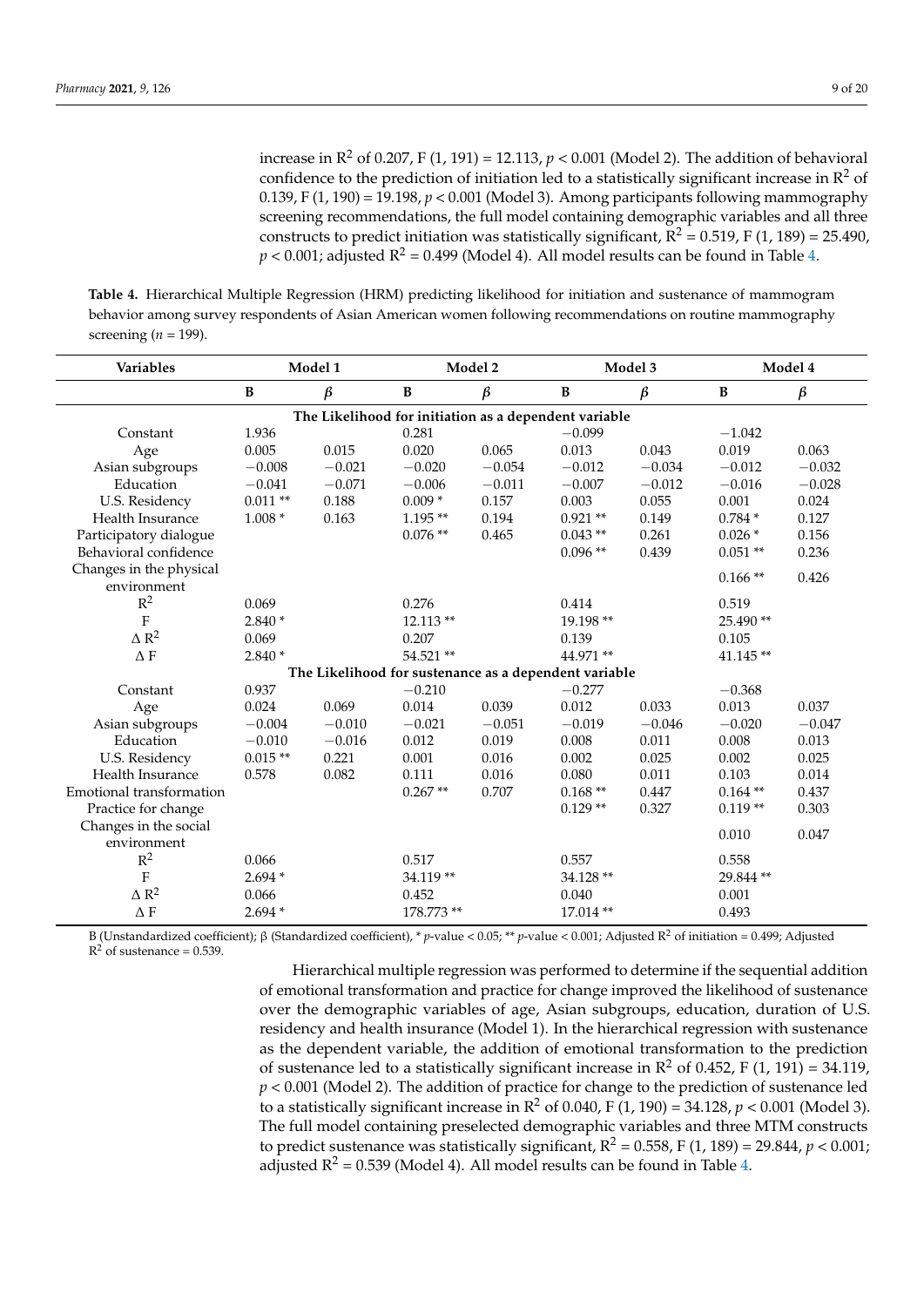#### *3.2. Asian American Women Not Following Recommendations on Routine Mammography Screening*

Among participants not following mammography screening recommendations, hierarchical multiple regression was performed to determine if the sequential addition of participatory dialogue, behavioral confidence, and changes in the physical environment improved the likelihood of initiation over the demographic variables of age, Asian subgroups, education, duration of U.S. residency and health insurance (Model 1). The addition of participatory dialogue to the prediction of initiation led to a statistically significant increase in  $\mathbb{R}^2$  of 0.202, F (1, 168) = 8.185,  $p < 0.001$  (Model 2). The addition of behavior confidence to the prediction of initiation led to a statistically significant increase in  $\mathbb{R}^2$ of 0.090, F (1, 167) = 11.014, *p* < 0.001 (Model 3). The full model containing demographic variables and all three constructs to predict initiation was statistically significant,  $R^2$  = 0.319, F (1, 166) = 9.709,  $p < 0.001$ ; adjusted R<sup>2</sup> = 0.286 (Model 4). All model results can be found in Table [5.](#page-11-0)

<span id="page-11-0"></span>**Table 5.** Hierarchical Multiple Regression (HRM) predicting likelihood for initiation and sustenance of mammogram behavior among survey respondents of Asian American women not following recommendations on routine mammography screening (*n* = 175).

| Variables                | Model 1                                               |          |              | Model 2  |                                                       | Model 3  |              | Model 4  |  |  |  |  |
|--------------------------|-------------------------------------------------------|----------|--------------|----------|-------------------------------------------------------|----------|--------------|----------|--|--|--|--|
|                          | $\, {\bf B}$                                          | $\beta$  | $\, {\bf B}$ | $\beta$  | $\, {\bf B}$                                          | $\beta$  | $\, {\bf B}$ | $\beta$  |  |  |  |  |
|                          | The Likelihood for initiation as a dependent variable |          |              |          |                                                       |          |              |          |  |  |  |  |
| Constant                 | 1.679                                                 |          | 1.298        |          | 1.196                                                 |          | 1.028        |          |  |  |  |  |
| Age                      | $-0.013$                                              | $-0.029$ | $-0.015$     | $-0.033$ | $-0.020$                                              | $-0.043$ | $-0.018$     | $-0.039$ |  |  |  |  |
| Asian subgroups          | 0.030                                                 | 0.067    | 0.042        | 0.096    | 0.056                                                 | 0.126    | 0.054        | 0.121    |  |  |  |  |
| Education                | 0.031                                                 | 0.040    | 0.045        | 0.058    | 0.037                                                 | 0.047    | 0.031        | 0.039    |  |  |  |  |
| U.S. Residency           | $-0.002$                                              | $-0.025$ | 0.000        | 0.004    | $-0.007$                                              | $-0.081$ | $-0.007$     | $-0.086$ |  |  |  |  |
| Health Insurance         | 0.444                                                 | 0.127    | 0.318        | 0.091    | 0.161                                                 | 0.046    | 0.173        | 0.050    |  |  |  |  |
| Participatory dialogue   |                                                       |          | $0.098**$    | 0.452    | $0.066**$                                             | 0.304    | $0.064$ **   | 0.294    |  |  |  |  |
| Behavioral confidence    |                                                       |          |              |          | $0.082**$                                             | 0.350    | $0.073**$    | 0.310    |  |  |  |  |
| Changes in the physical  |                                                       |          |              |          |                                                       |          | 0.026        | 0.071    |  |  |  |  |
| environment              |                                                       |          |              |          |                                                       |          |              |          |  |  |  |  |
| $R^2$                    | 0.025                                                 |          | 0.226        |          | 0.316                                                 |          | 0.319        |          |  |  |  |  |
| $\overline{F}$           | 0.852                                                 |          | $8.185**$    |          | $11.014$ **                                           |          | 9.709**      |          |  |  |  |  |
| $\triangle R^2$          | 0.025                                                 |          | 0.202        |          | 0.090                                                 |          | 0.003        |          |  |  |  |  |
| $\Delta F$               | 0.852                                                 |          | 43.772 **    |          | 21.885**                                              |          | 0.704        |          |  |  |  |  |
|                          |                                                       |          |              |          | The Likelihood for sustenance as a dependent variable |          |              |          |  |  |  |  |
| Constant                 | 0.608                                                 |          | $-1.312$     |          | $-1.418$                                              |          | $-1.205$     |          |  |  |  |  |
| Age                      | 0.013                                                 | 0.027    | 0.026        | 0.055    | 0.028                                                 | 0.060    | 0.022        | 0.047    |  |  |  |  |
| Asian subgroups          | 0.041                                                 | 0.091    | 0.035        | 0.078    | 0.030                                                 | 0.066    | 0.024        | 0.054    |  |  |  |  |
| Education                | $-0.032$                                              | $-0.040$ | 0.013        | 0.016    | 0.003                                                 | 0.004    | $-0.006$     | $-0.007$ |  |  |  |  |
| U.S. Residency           | $-0.006$                                              | $-0.078$ | $-0.016**$   | $-0.192$ | $-0.016**$                                            | $-0.199$ | $-0.166**$   | $-0.188$ |  |  |  |  |
| Health Insurance         | 0.265                                                 | 0.074    | 0.268        | 0.075    | 0.276                                                 | 0.077    | 0.213        | 0.060    |  |  |  |  |
| Emotional transformation |                                                       |          | $0.270**$    | 0.742    | $0.184**$                                             | 0.507    | $0.174**$    | 0.478    |  |  |  |  |
| Practice for change      |                                                       |          |              |          | $0.106$ **                                            | 0.280    | $0.072*$     | 0.192    |  |  |  |  |
| Changes in the social    |                                                       |          |              |          |                                                       |          | $0.044*$     | 0.165    |  |  |  |  |
| environment              |                                                       |          |              |          |                                                       |          |              |          |  |  |  |  |
| $\mathbb{R}^2$           | 0.024                                                 |          | 0.557        |          | 0.580                                                 |          | 0.594        |          |  |  |  |  |
| $\mathbf F$              | 0.847                                                 |          | 35.205**     |          | 32.920 **                                             |          | 30.341**     |          |  |  |  |  |
| $\Delta$ $\rm R^2$       | 0.024                                                 |          | 0.533        |          | 0.023                                                 |          | 0.014        |          |  |  |  |  |
| $\Delta$ F               | 0.847                                                 |          | 201.956**    |          | $9.067**$                                             |          | 5.744 *      |          |  |  |  |  |

B (Unstandardized coefficient); β (Standardized coefficient), \* *p*-value < 0.05; \*\* *p*-value < 0.001; Adjusted R<sup>2</sup> of initiation = 0.286; Adjusted  $R<sup>2</sup>$  of sustenance = 0.574.

> Hierarchical multiple regression was performed to determine if the sequential addition of emotional transformation and practice for change improved the likelihood of sustenance over the demographic variables of age, Asian subgroups, education, duration of U.S. residency and health insurance (Model 1). In the hierarchical regression with sustenance as a dependent variable, the addition of emotional transformation led to a statistically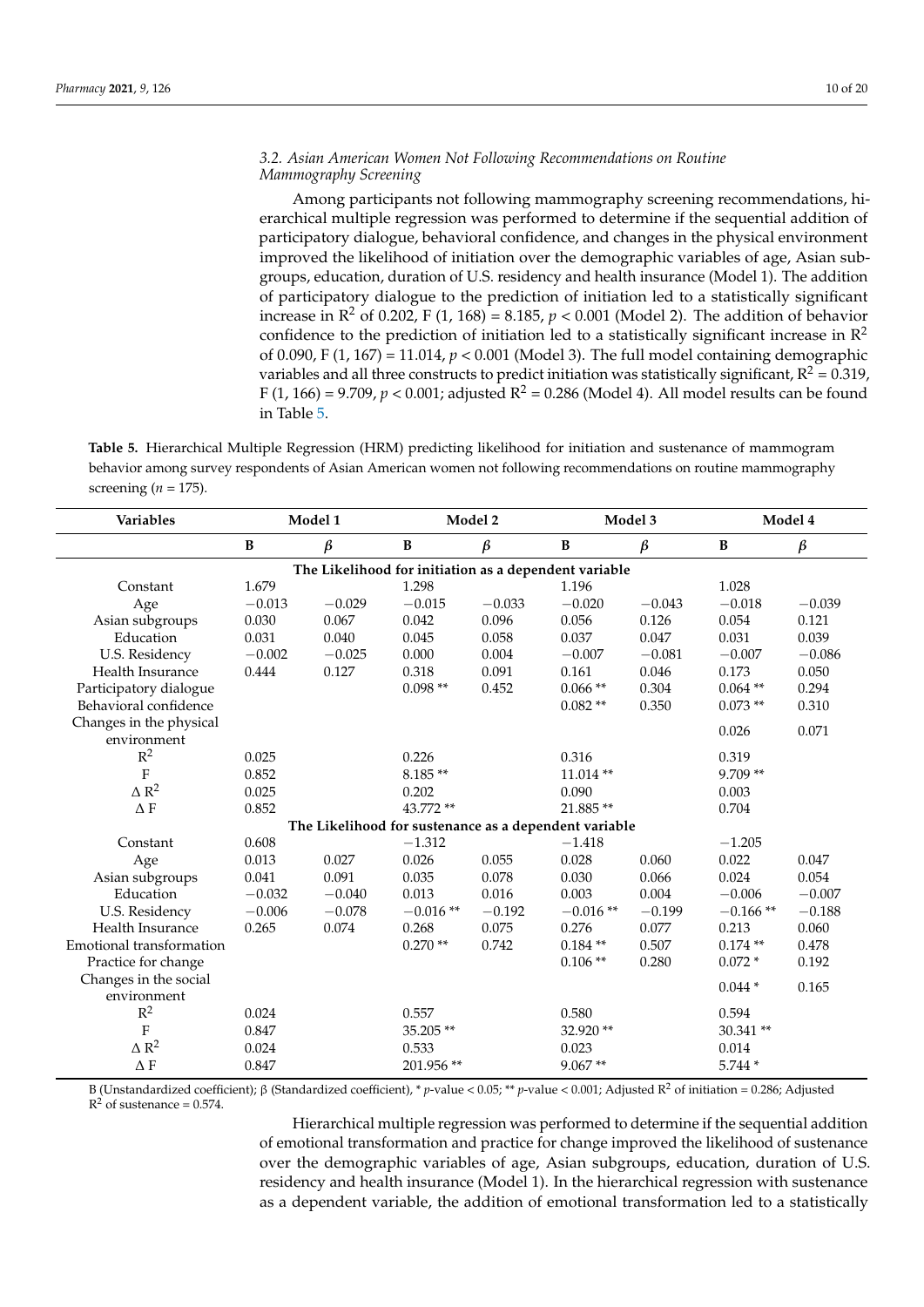significant increase in  $\mathbb{R}^2$  of 0.533, F (1, 168) = 35.205,  $p < 0.001$  (Model 2). The addition of practice for change to the prediction of sustenance led to a statistically significant increase in  $R^2$  of 0.023, F (1, 167) = 32.920,  $p < 0.001$  (Model 3). The full model containing demographic variables and three MTM constructs to predict sustenance was statistically significant,  $R^2$  = 0.594, F (1, 166) = 30.341,  $p < 0.001$ ; adjusted  $R^2$  = 0.574 (Model 4). All model results can be found in Table [5.](#page-11-0)

#### *3.3. Structural Equation Modelling*

We examined two hypothesized models. The results of the initiation model indicated the model fits the data well (e.g.,  $\chi^2$  [142] = 304.56 [ $p < 0.01$ ], CFI = 0.96, TLI= 0.95, and RMSEA =  $0.06$ ) (Table [A1\)](#page-18-0). We observed the standardized effects of latent variables on their reflective indicators (i.e., factor loadings) and found an overall pattern of statistically significant loadings for advantages, disadvantages, behavioral confidence, and changes in the physical environment. The advantages had large effects (e.g., β ranging from 0.68 to 0.91) on its five indicators; the disadvantages had moderate effects (e.g., β ranging from 0.34 to 0.79) on its five indicators; the behavioral confidence had large effects (e.g., β ranging from 0.74 to 0.92) on its five indicators; and the changes in the physical environment had large effects (e.g., β ranging from 0.82 to 0.93) on its three indicators (Figure [2,](#page-13-0) Table [A2\)](#page-18-1). These effects suggested that our scale scores provided valid measurement of their constructs. Next, we examined between construct correlations and standardized regression coefficients. We found advantages, behavioral confidence, and changes in the physical environment had small to moderate positive direct effects on the initiation of mammography behavior (e.g., β ranging from.16 to 0.37, *p* < 0.001), while disadvantages had small negative direct effects on the initiation of mammography behavior ( $\beta = -0.13$ ,  $p < 0.001$ ).

For the sustenance model, the fit of the model was excellent (e.g.,  $\chi^2$  [\[48\]](#page-21-6) = 152.98 [ $p < 0.01$ ], CFI = 0.97, TLI = 0.95, and RMSEA = 0.08) (Table [A1\)](#page-18-0). We observed the standardized effects of latent variables on their reflective indicators (i.e., factor loadings) and found an overall pattern of statistically significant loadings for emotional transformation, practice for change, and changes in the social environment. The emotional transformation had large effects (e.g.,  $\beta$  ranging from 0.89 to 0.95) on its three indicators; the practice for change had large effects (e.g.,  $\beta$  ranging from 0.88 to 0.93) on its three indicators; and the changes in the social environment had moderate to large effects (e.g.,  $\beta$  ranging from 0.56 to 0.85) on its five indicators (Figure [3,](#page-14-0) Table  $\Delta$ 3). These effects also suggested that our scale scores provided valid measurement of their constructs. We then examined between construct correlations and standardized regression coefficients for the sustenance model. We found emotional transformation had moderate direct effects on the sustenance of mammography behavior (β = 0.61, *p* < 0.001). However, both practice for change and changes in the social environment did not have any significant effects on the sustenance of mammography behavior.

We found an overall pattern of statistically significant  $(p < 0.05)$  relationships among the constructs. The negative correlation between disadvantages and other factors was observed (Table [6\)](#page-13-1). The Cronbach's alphas for all subscales were greater than 0.70 (ranging from 0.72 to 0.95).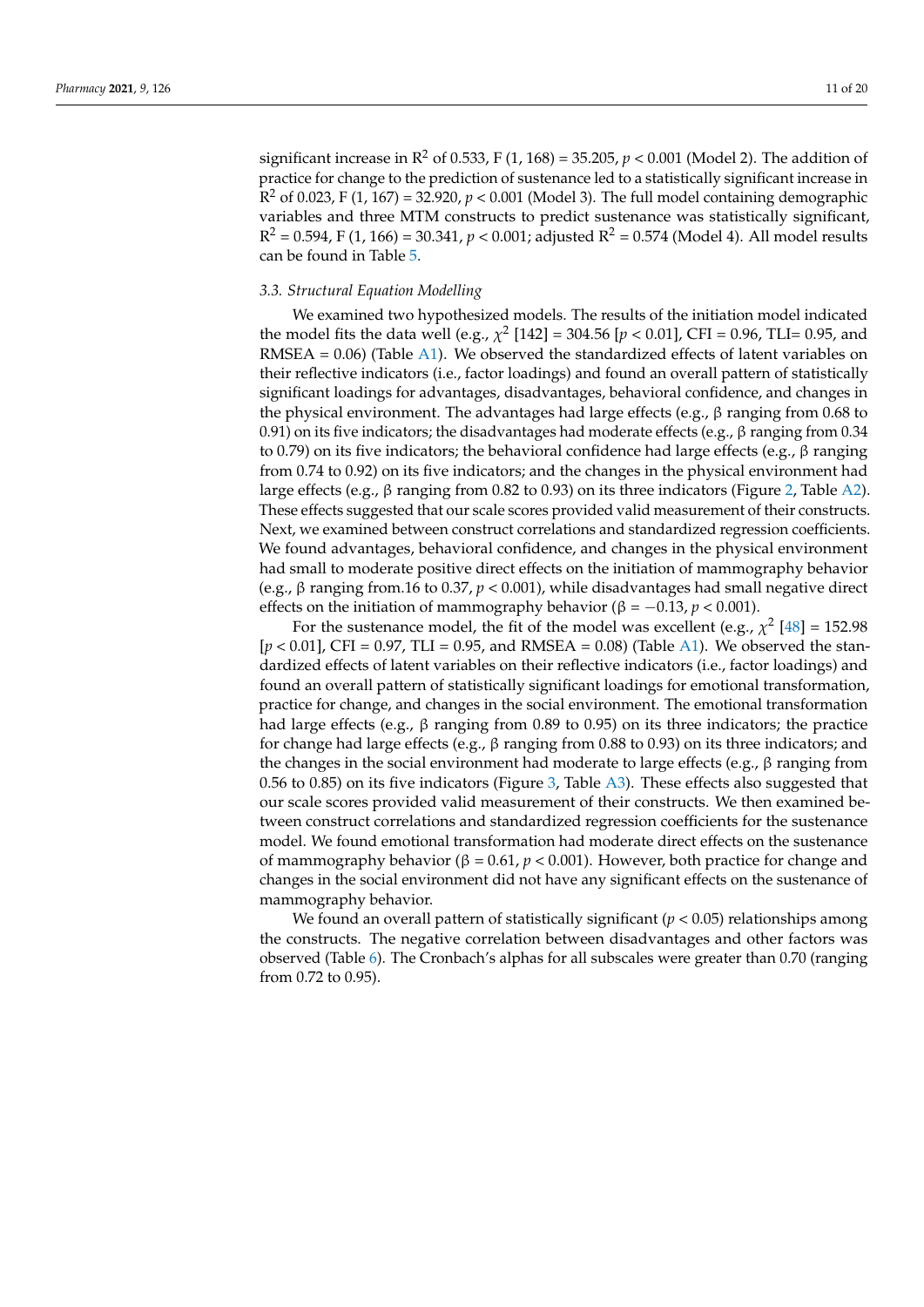<span id="page-13-0"></span>

**Figure 2.** Structural Equation Modeling for Initiation of Mammogram Behavior among Survey Respondents of Asian American women.

<span id="page-13-1"></span>

| Table 6. Summary of bivariate correlations, means, standard deviations, and internal consistency |  |  |
|--------------------------------------------------------------------------------------------------|--|--|
| estimates for study variables using data from Asian American women.                              |  |  |

| <b>Variables</b>                    | 1        | $\overline{2}$ | 3       | 4       | 5       | 6       | 7     |
|-------------------------------------|----------|----------------|---------|---------|---------|---------|-------|
| 1. Advantages                       |          |                |         |         |         |         |       |
| 2. Disadvantages                    | $-0.23*$ |                |         |         |         |         |       |
| 3. Behavioral Confidence            | $0.46*$  | $-0.37*$       |         |         |         |         |       |
| 4. Physical Environment             | $0.48*$  | $-0.28*$       | $0.68*$ |         |         |         |       |
| 5. Emotional Transformation         | $0.52*$  | $-0.32*$       | $0.72*$ | $0.61*$ |         |         |       |
| 6. Practice for Change              | $0.53*$  | $-0.32*$       | $0.75*$ | $0.64*$ | $0.88*$ |         |       |
| 7. Changes in Social<br>Environment | $0.53*$  | $-0.30*$       | $0.65*$ | $0.64*$ | $0.69*$ | $0.74*$ |       |
| М                                   | 15.88    | 9.79           | 12.64   | 9.13    | 7.36    | 6.97    | 11.07 |
| SD                                  | 3.57     | 3.71           | 5.08    | 2.87    | 3.68    | 3.48    | 5.08  |
| $\alpha$                            | 0.91     | 0.72           | 0.92    | 0.90    | 0.95    | 0.93    | 0.87  |

Note. *n* = 374, \* *p* < 0.05.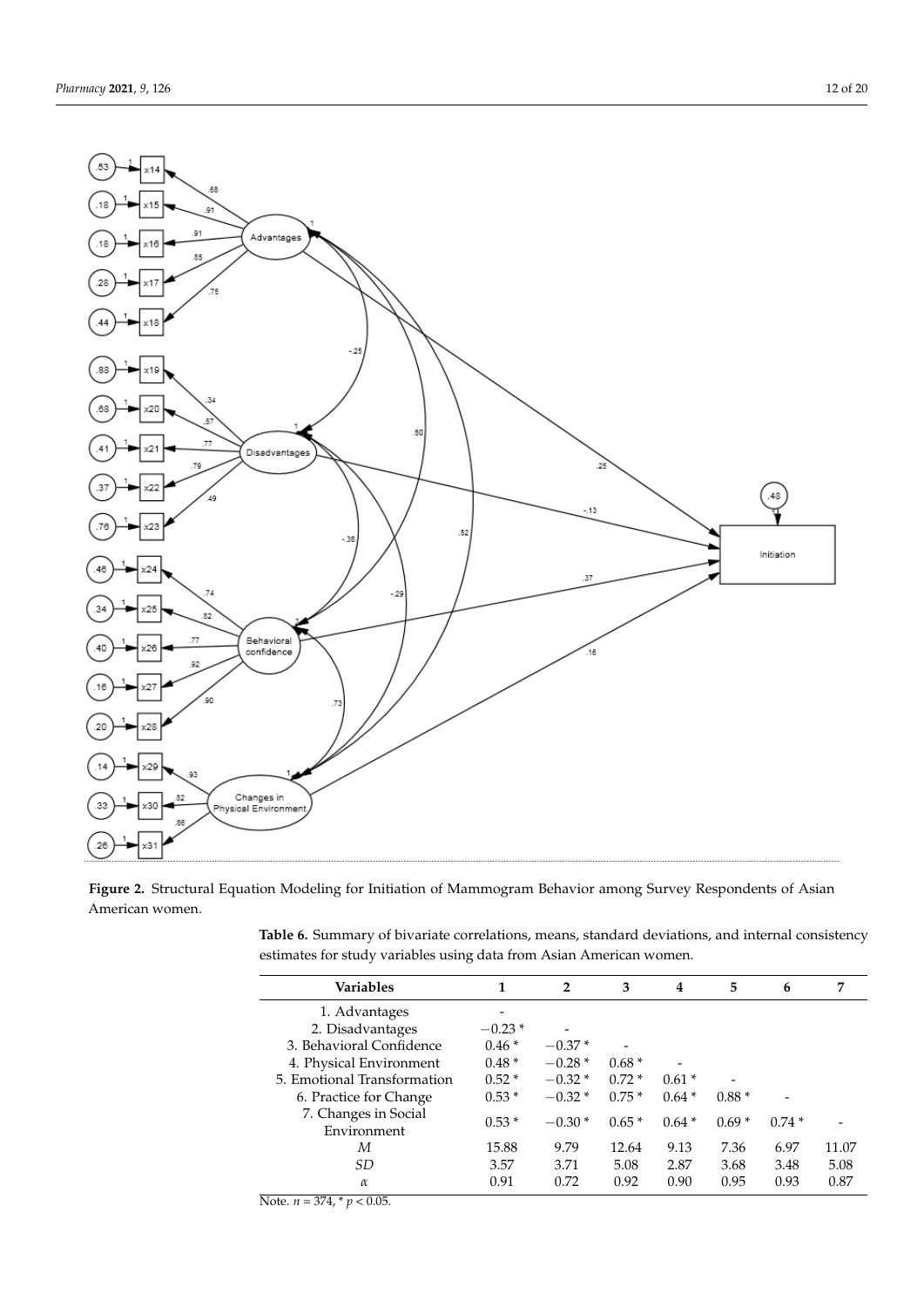

<span id="page-14-0"></span>

**Figure 3.** Structural Equation Modeling for Sustenance Model. **Figure 3.** Structural Equation Modeling for Sustenance Model.

#### We found an overall pattern of statistically significant (*p* < 0.05) relationships among **4. Discussion**

the constructs. The negative correlation between disadvantages and other factors was ob-Fire all to this study was to explain the correlates of manufography screening using the paradigm of MTM in a nationally representative sample of Asian American women The aim of this study was to explain the correlates of mammography screening using aged 45–54 years. The study found that for Asian American women

Who had received mammograms in the past 12 months as per recommendations, all three constructs of the MTM, namely, participatory dialogue (β =  $0.156$ ,  $p < 0.05$ ), behav $p < 0.001$ ) were statistically significant and crucial in their decision to initiate getting the mammogram. In addition, health insurance status (β =  $0.127$ ,  $p$  <  $0.05$ ) was also a significant contributor which is also supported by previous literature [\[13,](#page-19-12)[14\]](#page-19-13). However, age, Asian subgroups, education, and U.S. residency were not significant contributors in the final model. The final model accounted for a substantial proportion of variance (49.9%) in explaining the decision to receive mammography, which is considered high in social and behavioral sciences [\[33](#page-20-16)[,34\]](#page-20-17). While this analysis was not necessary because this group of women were indeed adhering to the guidelines, it was conducted to confirm that the putative MTM that the MTM constructs of emotional transformation (β = 0.437,  $p$  < 0.001) and practice  $S<sub>1</sub>$  and the strict constraints of embedding that solutions (β<sup>-3.12</sup>),  $β$  + 0.002) and  $β$  = 0.303,  $p < 0.001$ ) were significant for maintaining the repeated behavior of getting mammograms and were responsible for 53.9% of the variance, which again is substantial [\[33](#page-20-16)[,34\]](#page-20-17). Similar significant correlates of MTM were observed in the group ioral confidence (β = 0.236, *p* < 0.001), and changes in the physical environment (β = 0.426, constructs are indeed crucial in achieving the starting of the behavior. The study also found of Asian American women who had not received a mammogram in the past 12 months,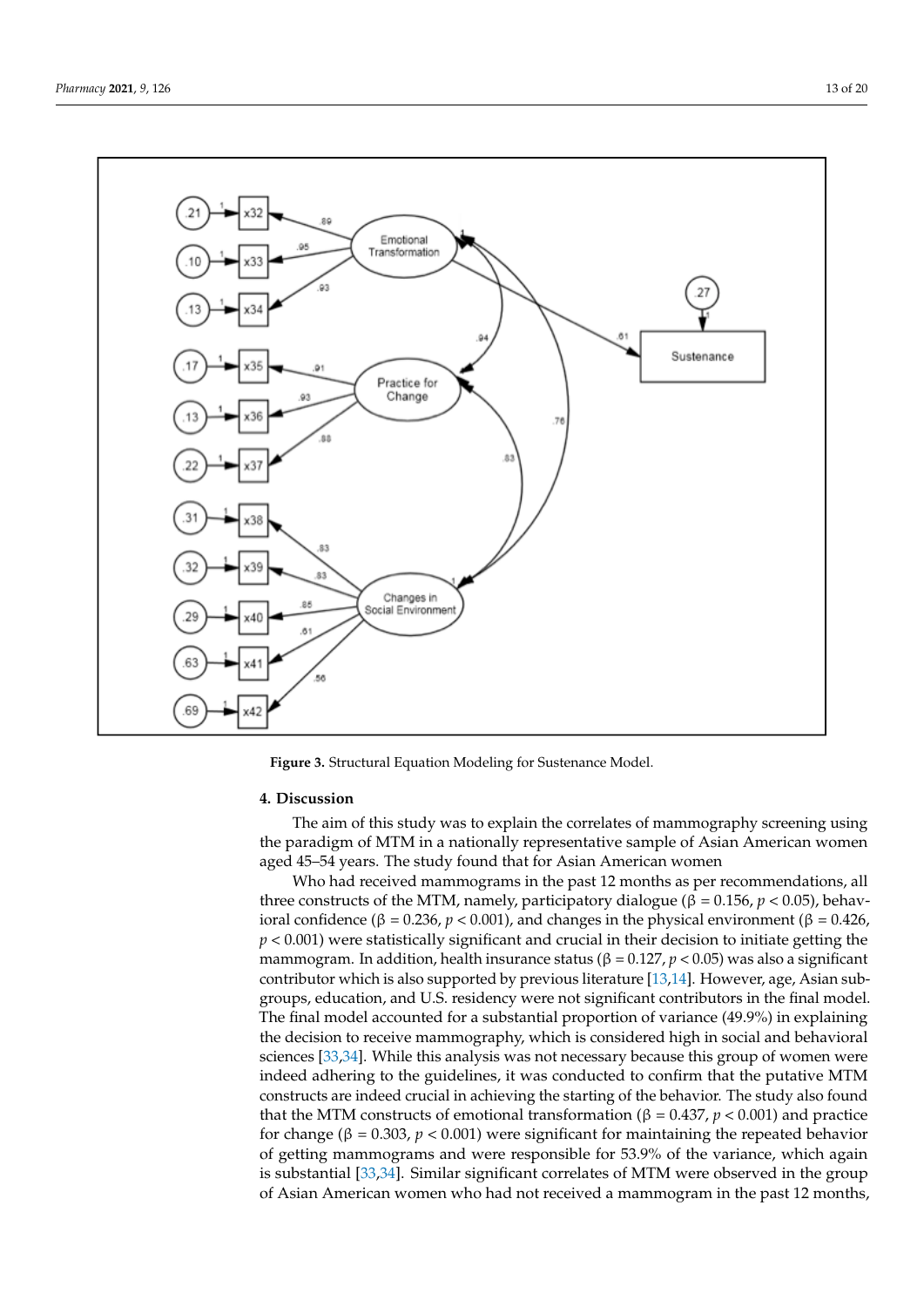where participatory dialogue (β = 0.294,  $p < 0.001$ ) and behavior confidence (β = 0.310,  $p < 0.001$ ) accounted for 28.6% of the variance in the intention to get mammograms. It is worth noting that the construct of changes in physical environment which was significant for those following mammography recommendations was not significant for those not following the recommendations which is indicative of the barriers that this group may be encountering. These need to be addressed by interventions that promote mammography in Asian American women. Regarding the intention for getting repeat annual mammograms (sustenance), all MTM constructs of sustenance emotional transformation (β = 0.478,  $p < 0.001$ ), practice for change ( $\beta = 0.192$ ,  $p < 0.05$ ) changes in the social environment  $(\beta = 0.165, p < 0.05)$  were significant contributors accounting for 57.4% of the variance, which is quite considerable [\[33,](#page-20-16)[34\]](#page-20-17). It is important to note that all the constructs of MTM are significant in their putative role of explaining continuation of mammography behavior for those Asian American women not following recommendations thus underscoring the relevance of the MTM in designing interventions to promote mammography.

It is worth noting that in this nationally representative sample of Asian American women aged 45–54 years, 46.8% of them had not received a mammogram as per the recommendations of getting one every year [\[11\]](#page-19-10). These findings are similar to those from the BRFSS data that found that 39.7% of Asian American women over 40 years had not received mammograms [\[13\]](#page-19-12). This is a sizable number of Asian American women who are not following the recommendations, underscoring the need for educational and policy efforts in promoting mammography screening to this subgroup of the population.

On close examination of each construct of MTM in its role associated with mammography screening among Asian American women aged 45–54 years old, we found several important outcomes. First, the participatory dialogue had, as expected, a significantly higher mean score (8.04  $\pm$  5.3) among those who had received a mammogram as per recommendations compared to those who had not  $(3.86 \pm 5.36)$  ( $p < 0.001$ ). Clearly, those who were convinced of the advantages of getting a mammography screening were motivated to get it. This is also supported by previous studies on determinants of mammography in Asian American women [\[14](#page-19-13)[–19\]](#page-20-2). However, on hierarchical regression, the construct was found to be significant among those who were adhering to the recommendations but was not significant for those who were not adhering, after adding the construct of changes in the physical environment. This may point to the relative importance of changes in the physical environment construct which has also been supported in the literature in the form of access to health insurance [\[13,](#page-19-12)[14\]](#page-19-13) or the recommendations from health care providers [\[17–](#page-20-1)[19\]](#page-20-2).

The second construct of MTM, behavioral confidence for initiating mammography screening, had the mean score that was significantly higher for those who had mammograms (14.91  $\pm$  3.98) compared with those who had not had mammograms (10.05  $\pm$  4.95) (*p* < 0.001). It was also a significant predictor in the regression models. Previous studies have not examined the extent of the role of this construct, as most of the studies have not utilized behavioral theories for studying determinants of mammography screening among Asian American women [\[17–](#page-20-1)[19\]](#page-20-2). However, other studies, with other behaviors and other target populations, lend support to this construct of behavioral confidence as playing a significant role in the decision whether to seek mammograms or not [\[38–](#page-20-22)[40\]](#page-20-21).

The third MTM construct of changes in the physical environment for initiating the mammography screening had a mean score that was significantly higher for those who had mammograms (10.12  $\pm$  2.23) compared with those who had not had mammograms  $(8.01 \pm 3.09)$  ( $p < 0.001$ ). It was also a significant predictor in regression models. As discussed earlier, there is evidence from previous research that aspects of the physical environment are very important for Asian American women to seek mammography [\[13](#page-19-12)[,14](#page-19-13)[,17](#page-20-1)[–19\]](#page-20-2). There is clearly a need to help Asian American women overcome logistical barriers that prevent them from seeking mammography screening [\[22\]](#page-20-5).

For getting repeated annual mammograms (sustenance), the first MTM construct that was significant was emotional transformation. The mean score for this construct was significantly higher for those who had mammograms  $(9.42 \pm 2.65)$  compared to those who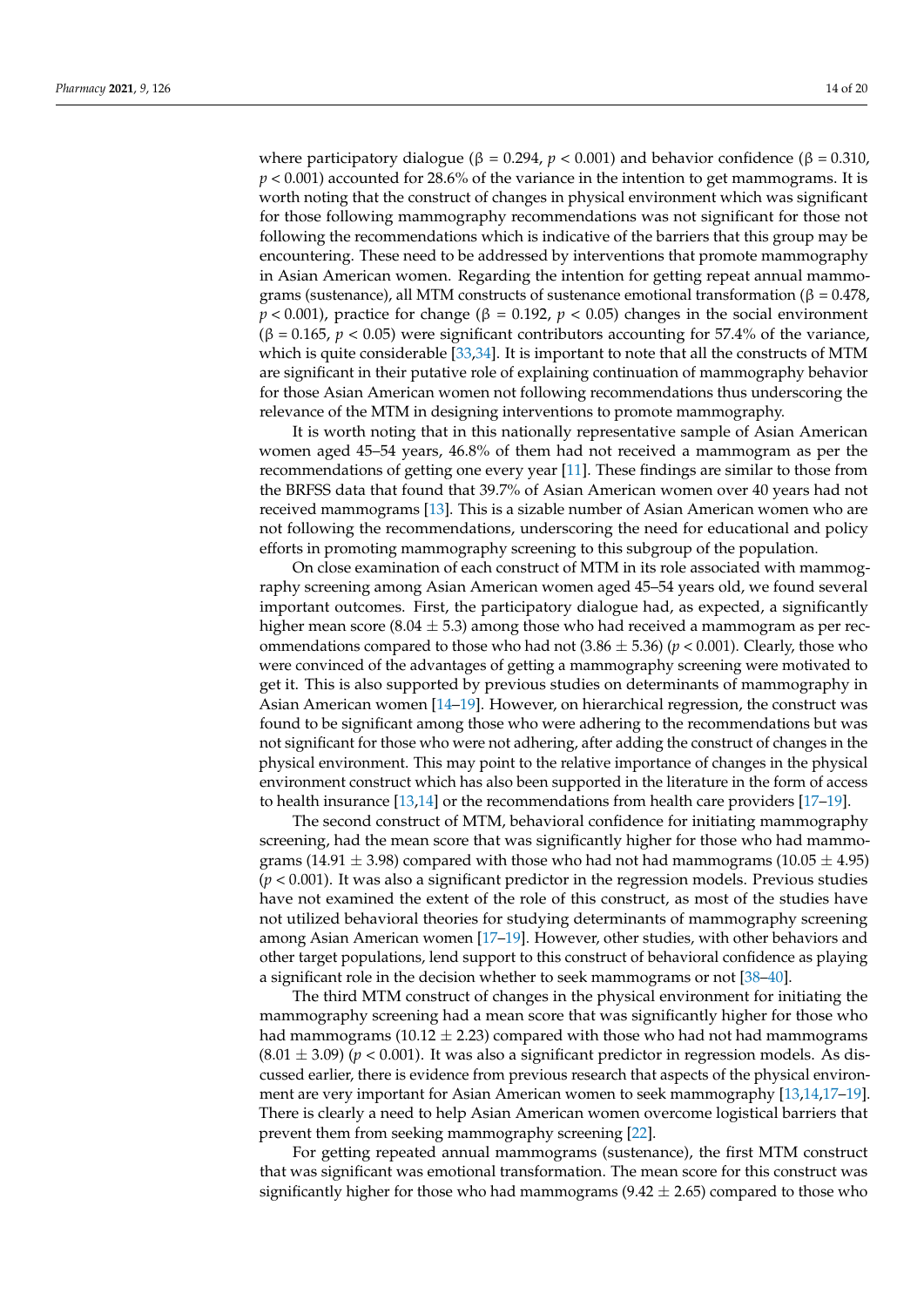had not had mammograms  $(5.02 \pm 3.26)$  ( $p < 0.001$ ). It was also a significant predictor in the regression models. Previous studies have not examined the extent of the role of this construct in improving adherence to mammography screening recommendations among Asian American women because this is a relatively new conceptualization where feelings are purported to be used for goal setting in behavior change [\[33](#page-20-16)[,34\]](#page-20-17). However, its role has shown to be important with other behaviors and with other target populations [\[37–](#page-20-20)[40\]](#page-20-21) so there is a need to use this construct in planning educational interventions that promote mammography screening among Asian American women.

The mean score on the construct for practice for change, which is another construct that predicts maintenance of behavior, was significantly higher for those who had mammograms  $(8.85 \pm 2.55)$  compared with those who had not had mammograms  $(4.82 \pm 3.14)$  ( $p < 0.001$ ). However, on hierarchical regression, the construct was found to be significant among those who were adhering to the recommendations but was not significant for those who were not adhering, after adding the construct of changes in the social environment. This may point to the relative importance of changes in the social environment construct which may play a greater role in the Asian American culture. The role of friends and family members and what they think is an important influence in the lives of Asian Americans. This phenomenon has not been studied extensively in relation to mammography screening among Asian American women, but Somanchi and colleagues [\[16\]](#page-20-0) found that knowing someone with a history of breast cancer and/or having undergone mammography was a determinant in getting a mammogram for Asian American women. Therefore, this provides support to our conjecture about changes in the social environment playing a greater role. As predictable based on MTM, the mean score of the construct of changes in the social environment was also significantly higher for those who had mammograms  $(13.16 \pm 4.71)$ compared with those who had not had mammograms  $(8.69 \pm 4.40)$  ( $p < 0.001$ ). The role of this MTM construct is also supported from research with other behaviors in other target populations [\[38](#page-20-22)[,39\]](#page-20-23). There is a need to garner support from social influences in educational programs that promote mammograms among Asian American women.

Since the Asian American community is not a monolithic entity, we collected data on the Asian subgroups. In our sample, the largest representation was from Chinese Americans (41.2%) followed by Filipino Americans (15.8%), followed by South Asian Americans (13.6%) which is more or less representative of the distribution of Asian Americans in the U.S. However, we did not find any significant explanatory potential of these subgroup classifications on predicting potential utilization of mammography screening when MTM constructs are included in the modeling. Future researchers may want to reexamine it more carefully. Previous studies have noted religion, especially being a Muslim, as being a deterrent for getting mammography screening [\[19,](#page-20-2)[20\]](#page-20-3). In our sample only nine (2.4%) Asian American women practiced Islam, so we could not analyze this subgroup given the constraints of the small sample size. Future researchers may want to oversample this subgroup to discern if religion indeed is a putative determinant of mammography screening when MTM constructs are taken into consideration.

#### *4.1. Implications for Practice*

There is a need for both theory-based educational interventions and policy measures that promote mammography screening among Asian American women particularly in the 45–54 age group. The educational interventions can be delivered in primary care settings, OBGYN clinics, community organizations with which Asian American women are associated, faith-based organizations specific to various religions embraced by the Asian American women community, social media, and directed mHealth interventions specifically geared toward this subgroup. MTM can serve as a promising theoretical paradigm in designing and evaluating such interventions. The construct of participatory dialogue in educational interventions can be built by underscoring advantages such as early detection of breast cancer, having peace of mind for self and family, possibility of early treatment, and reduction in premature mortality. Potential barriers such as discomfort, invasion on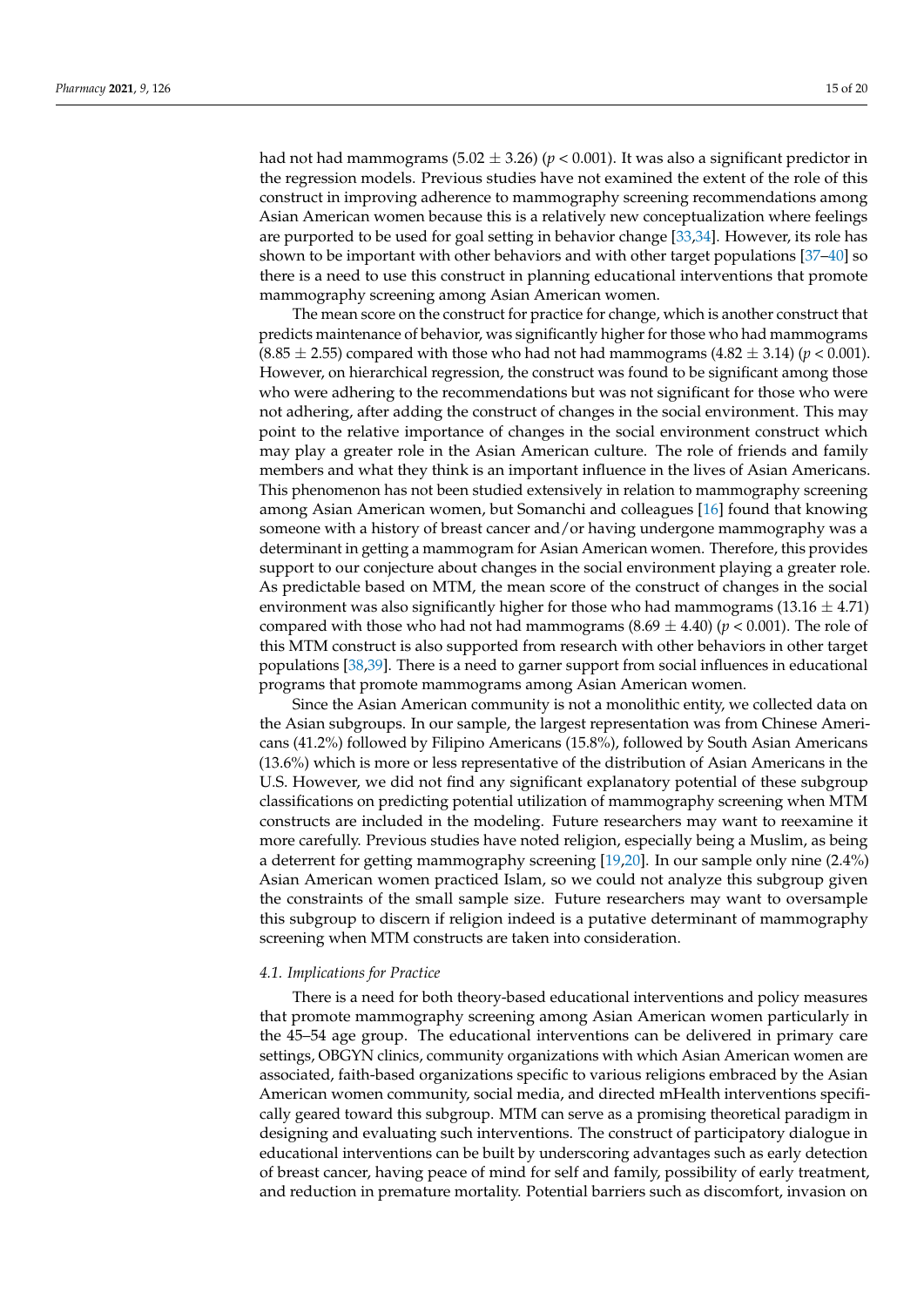modesty, inconvenience, and fear of getting a false positive must be discussed and reduced to the extent possible in educational interventions. The construct of behavioral confidence can be fostered through exploration of sources of confidence, using role models, and using stepwise strategies in overcoming barriers. The construct of changes in the physical environment can be mobilized through resources support and reminders. The construct of emotional transformation can be channelized in educational interventions by appealing to the feelings of Asian American women and harnessing these into concrete goals of getting timely mammograms, helping overcome self-doubt, and remaining motivated. The construct of practice for change can be operationalized by encouraging Asian American women to keep records and have reminder systems, overcoming barriers, and making alternate plans if faced with obstacles. Finally, the construct of changes in the social environment must be used by educational programs where family, friends, and healthcare providers should be encouraged to promote, remind, and help with mammography screening.

#### *4.2. Strengths and Limitations*

This study is among the few studies that are based on a behavioral theory to decipher determinants of mammography screening in the high-risk Asian American women community. The study collected data on a nationally representative adequately powered sample representing all subgroups of Asian American women aged 45–54 years. The study utilized a contemporary fourth-generation paradigm of MTM. The psychometric validation of the tool used in the study was done meticulously. However, there were also some limitations to this study. Self-reports were utilized to collect information about mammography. Objective data using medical records could have been used to provide more accuracy. The cross-sectional nature of the design always limits causal inferences because the data on the independent variables (MTM constructs) and dependent variables (intentions) are collected at the same point in time. Future research must look into longitudinal designs. Finally, as mentioned earlier, we did not have adequate representation of the Muslim Asian American women in our sample, so we could not examine the role of MTM constructs while controlling for religion.

#### **5. Conclusions**

MTM is a fourth-generation behavioral theory that is gaining popularity and accumulating empirical evidence. This study is among one of those burgeoning studies that provide support to MTM. The Asian American women lag behind their White counterparts in getting screened for breast cancer and availing mammography screening, as verified by this study where almost 47% had not received the recommended mammogram in the past year. MTM-based educational and policy interventions can help Asian American women, particularly those 45–54 years old, meet the recommendations of annual mammograms thereby reducing disparities for this high-risk subgroup in the U.S. population.

**Author Contributions:** Conceptualization, M.S.; methodology, M.S.; K.B., C.-L.D., C.-C.C.; software, K.B., C.-L.D., C.-C.C.; validation, M.S.; K.B., C.-L.D., C.-C.C.; formal analysis, C.-L.D., C.-C.C., K.B.; investigation, M.S.; K.B., C.-L.D., C.-C.C., J.R.P., C.C., A.A., H.C.; resources, M.S., K.B., C.-L.D., C.-C.C.; data curation, M.S., K.B.; writing— M.S.; K.B., C.-L.D., C.C.C., J.P., C.C., A.A., H.C.; writing review and editing, M.S., K.B., C.-L.D., C.-C.C., J.R.P., C.C., A.A., H.C.; visualization, K.B., C.-L.D., C.-C.C.; supervision, M.S.; project administration, M.S., K.B. All authors have read and agreed to the published version of the manuscript.

**Funding:** Funding for data collection was provided by the School of Public Health, University of Nevada, Las Vegas.

**Institutional Review Board Statement:** The study was conducted according to the guidelines of the Declaration of Helsinki and approved by the Institutional Review Board (or Ethics Committee) of the University of Nevada, Las Vegas (1727672-1 dated 4 March 2021).

**Informed Consent Statement:** Informed consent was obtained from all subjects involved in the study.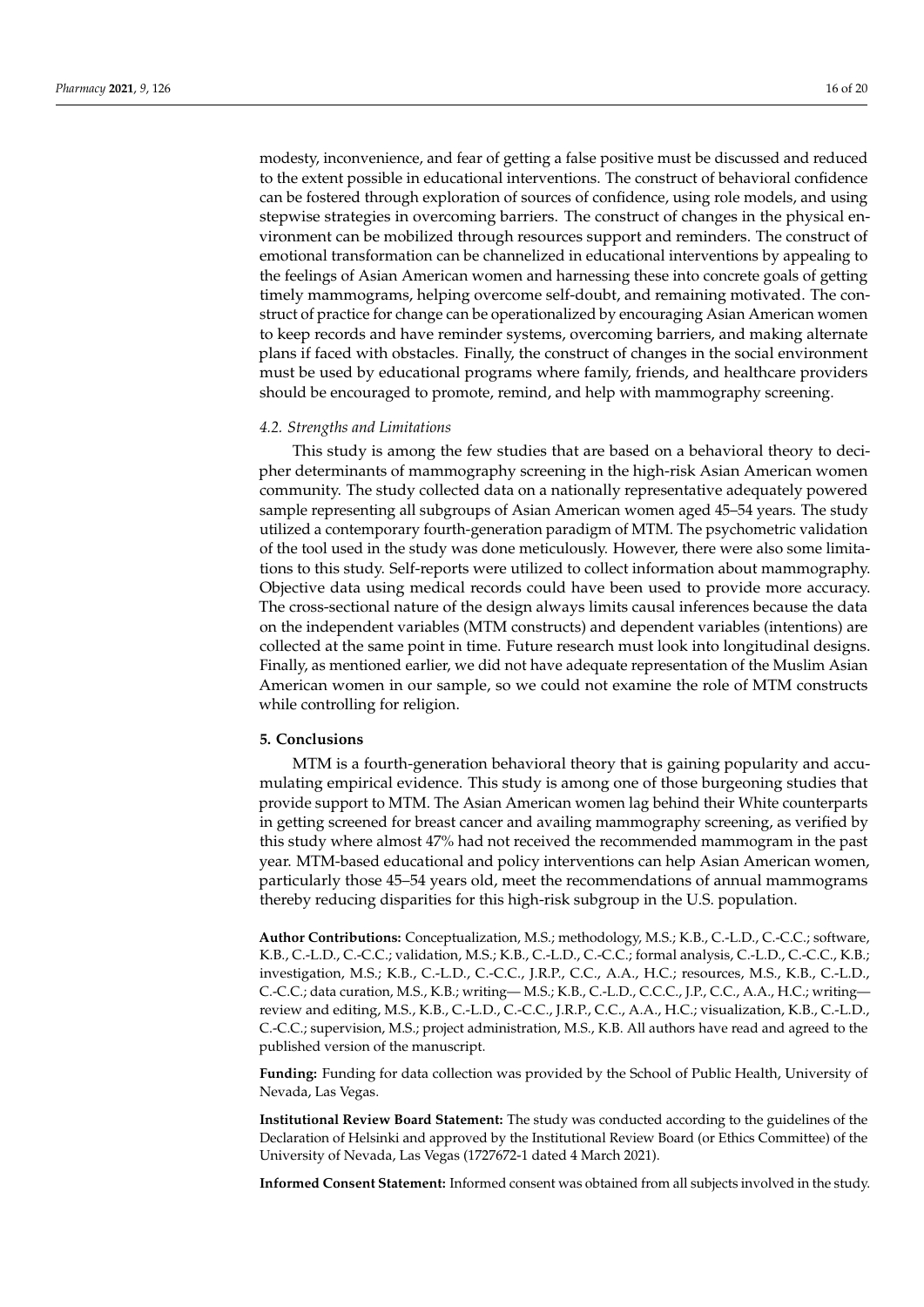**Data Availability Statement:** The data presented in this study are available on request from the corresponding author. The data are not publicly available due to ethical reasons.

**Conflicts of Interest:** The authors declare no conflict of interest.

#### **Appendix A**

<span id="page-18-0"></span>**Table A1.** Values of Selected Fit Statistics for Hypothesized Measurement and Full Structural Models.

| Hypothesis/Model | $\chi^2$   | df  | <b>RMSEA (90% CI)</b> | CFI  | TLI  |
|------------------|------------|-----|-----------------------|------|------|
| Initiation model | $304.56**$ | 142 | $0.06(0.05-0.06)$     | 0.96 | 0.95 |
| Sustenance Model | $152.98**$ | 48  | $0.08(0.06 - 0.09)$   | 0.97 | 0.95 |

 $*$  *r*  $> 0.01$ .

<span id="page-18-1"></span>**Table A2.** Unstandardized and Standardized Parameter Estimates of Initiation Model.

|                         |                        |                          | b        | ${\it SE}$               | $p^*$                    | $\beta$  |
|-------------------------|------------------------|--------------------------|----------|--------------------------|--------------------------|----------|
| <b>Initiation Model</b> |                        |                          |          |                          |                          |          |
| x14                     | $\leftarrow$           | Advantages               | 1.000    |                          | $\overline{\phantom{a}}$ | 0.682    |
| x15                     | $\leftarrow$           | Advantages               | 1.326    | 0.122                    | < 0.001                  | 0.907    |
| x16                     | $\leftarrow$           | Advantages               | 1.310    | 0.118                    | < 0.001                  | 0.907    |
| x17                     | $\leftarrow$           | Advantages               | 1.319    | 0.127                    | < 0.001                  | 0.847    |
| x18                     | $\leftarrow$           | Advantages               | 1.221    | 0.115                    | < 0.001                  | 0.750    |
| x19                     | $\leftarrow$           | Disadvantages            | 1.000    | $\sim$                   | $\overline{a}$           | 0.344    |
| x20                     | $\leftarrow$           | Disadvantages            | 1.623    | 0.301                    | < 0.001                  | 0.565    |
| x21                     | $\leftarrow$           | Disadvantages            | 2.292    | 0.393                    | < 0.001                  | 0.766    |
| x22                     | $\leftarrow$           | Disadvantages            | 2.284    | 0.399                    | < 0.001                  | 0.793    |
| x23                     | $\leftarrow$           | Disadvantages            | 1.212    | 0.234                    | < 0.001                  | 0.486    |
| x24                     | $\leftarrow$           | Behavioral               | 1.000    |                          |                          | 0.737    |
|                         |                        | Confidence               |          |                          |                          |          |
| x25                     | $\leftarrow$           | Behavioral               | 1.072    | 0.065                    | < 0.001                  | 0.815    |
|                         |                        | Confidence               |          |                          |                          |          |
| x26                     | $\leftarrow$           | Behavioral<br>Confidence | 1.060    | 0.065                    | < 0.001                  | 0.773    |
|                         |                        | Behavioral               |          |                          |                          |          |
| x27                     | $\leftarrow$           | Confidence               | 1.180    | 0.071                    | < 0.001                  | 0.915    |
| x28                     | $\leftarrow$           | Behavioral               | 1.150    | 0.065                    | < 0.001                  | 0.895    |
|                         |                        | Confidence               |          |                          |                          |          |
| x29                     | $\leftarrow$           | Physical Environment     | 1.000    | $\overline{\phantom{a}}$ |                          | 0.925    |
| x30                     | $\leftarrow$           | Physical Environment     | 0.965    | 0.048                    | < 0.001                  | 0.818    |
| x31                     | $\leftarrow$           | Physical Environment     | 1.014    | 0.047                    | < 0.001                  | 0.862    |
| Initiation              | $\leftarrow$           | Advantages               | 0.594    | 0.135                    | < 0.001                  | 0.249    |
| Initiation              | $\leftarrow$           | Disadvantages            | $-0.446$ | 0.169                    | < 0.001                  | $-0.130$ |
| Initiation              | $\leftarrow$           | Behavioral<br>Confidence | 0.545    | 0.113                    | < 0.001                  | 0.371    |
| Initiation              | $\leftarrow$           | Physical Environment     | 0.223    | 0.102                    | < 0.001                  | 0.156    |
| Advantages              | $\boxed{\div}$         | Disadvantages            | $-0.052$ | 0.019                    | < 0.001                  | $-0.248$ |
| Behavioral              | $\boxed{\blacksquare}$ | Advantages               | 0.243    | 0.033                    | < 0.001                  | 0.500    |
| Confidence              |                        |                          |          |                          |                          |          |
| Behavioral              |                        | Disadvantages            | $-0.128$ | 0.036                    | < 0.001                  | $-0.380$ |
| Confidence              |                        |                          |          |                          |                          |          |
| Physical<br>Environment | $\Box$                 | Advantages               | 0.257    | 0.032                    | < 0.001                  | 0.515    |
| Physical                | $\boxed{\rightarrow}$  | Disadvantages            | $-0.099$ | 0.031                    | < 0.001                  | $-0.286$ |
| Environment             |                        |                          |          |                          |                          |          |
| Physical<br>Environment | $\boxed{\ddagger}$     | Behavioral<br>Confidence | 0.592    | 0.060                    | < 0.001                  | 0.730    |
|                         |                        |                          |          |                          |                          |          |

**Table A3.** Unstandardized and Standardized Parameter Estimates for Sustenance Model. \* Marker variable *p* values are from tests of standardized effect significance. ← represents connec-\*Marker variable p values are from tests of standardized effect significance.  $\leftarrow$  represents connections be \* Marker variable *p* values are from tests of standardized effect significance.  $\leftarrow$  represents connections between

nodes (variables).  $\boxed{\rightarrow}$  indicates covariance of residuals between sets of variables.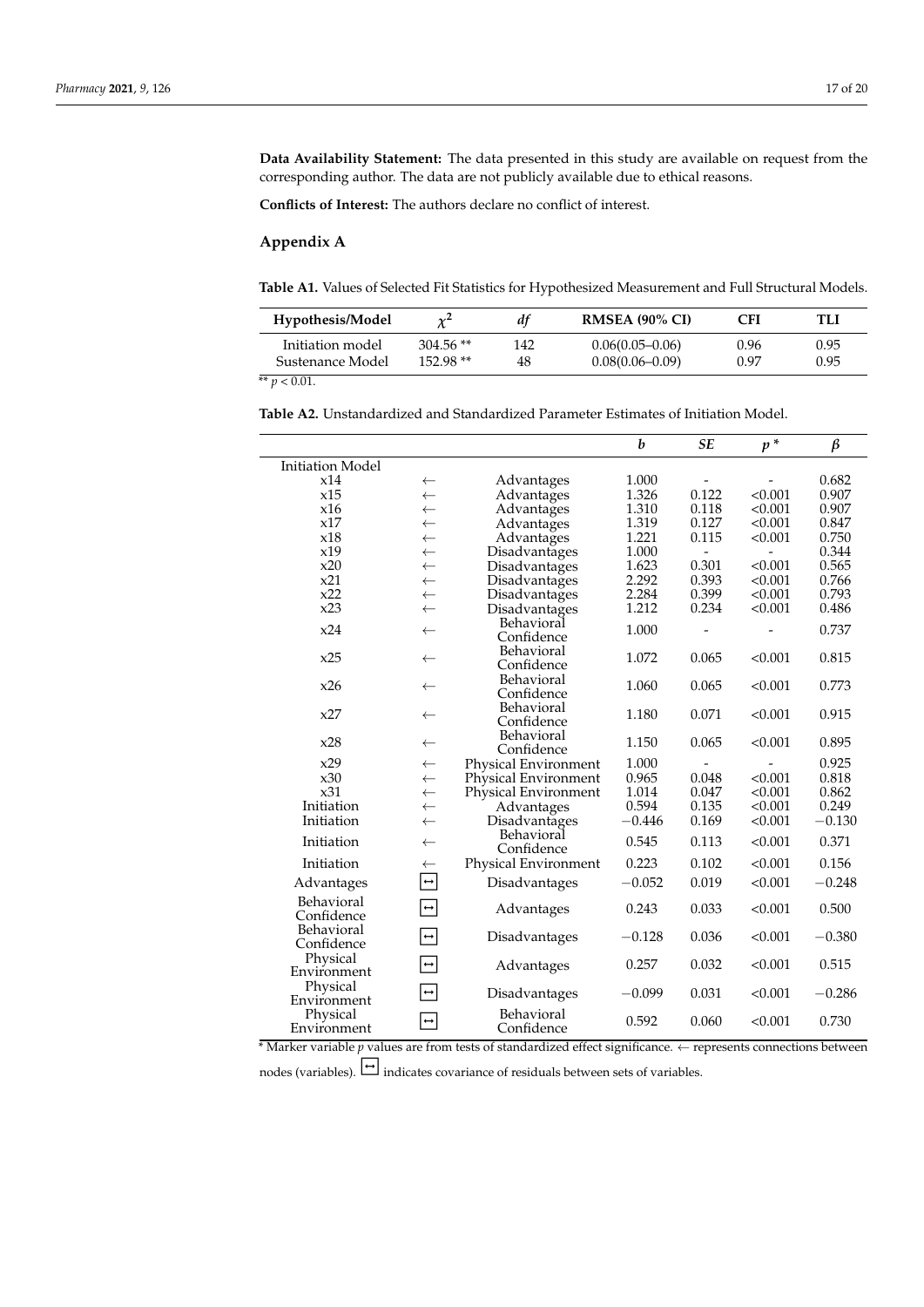|                             |                       |                             | b     | <b>SE</b> | $p^*$   | $\beta$ |  |
|-----------------------------|-----------------------|-----------------------------|-------|-----------|---------|---------|--|
| Sustenance Model            |                       |                             |       |           |         |         |  |
| x32                         | $\leftarrow$          | Emotional<br>Transformation | 1.000 |           |         | 0.888   |  |
| x33                         | $\leftarrow$          | Emotional<br>Transformation | 1.126 | 0.032     | < 0.001 | 0.947   |  |
| x34                         | $\leftarrow$          | Emotional<br>Transformation | 1.045 | 0.035     | < 0.001 | 0.931   |  |
| x35                         | $\leftarrow$          | Practice for Change         | 1.000 |           |         | 0.909   |  |
| x36                         | $\leftarrow$          | Practice for Change         | 1.007 | 0.035     | < 0.001 | 0.932   |  |
| x37                         | $\leftarrow$          | Practice for Change         | 0.935 | 0.042     | < 0.001 | 0.884   |  |
| x38                         | $\leftarrow$          | Social Environment          | 1.000 |           |         | 0.831   |  |
| x39                         | $\leftarrow$          | Social Environment          | 1.150 | 0.061     | < 0.001 | 0.827   |  |
| x40                         | $\leftarrow$          | Social Environment          | 1.048 | 0.071     | < 0.001 | 0.845   |  |
| x41                         | $\leftarrow$          | Social Environment          | 0.897 | 0.082     | < 0.001 | 0.610   |  |
| x42                         | $\leftarrow$          | Social Environment          | 0.840 | 0.084     | < 0.001 | 0.557   |  |
| Sustenance                  | $\leftarrow$          | Emotional<br>Transformation | 0.785 | 0.173     | < 0.001 | 0.612   |  |
| Emotional<br>Transformation | $\boxed{\div}$        | Practice for Change         | 1.204 | 0.087     | < 0.001 | 0.937   |  |
| Emotional<br>Transformation | $\boxed{\div}$        | Social Environment          | 0.784 | 0.073     | < 0.001 | 0.761   |  |
| Practice for Change         | $\boxed{\phantom{0}}$ | Social Environment          | 0.863 | 0.074     | < 0.001 | 0.826   |  |

<span id="page-19-15"></span>**Table A3.** Unstandardized and Standardized Parameter Estimates for Sustenance Model.

™ Marker variable p values are from tests of standardized effect significance. ← represents connections be \* Marker variable  $p$  values are from tests of standardized effect significance.  $\leftarrow$  represents connections between Physical Environment ↔ Advantages 0.257 0.032 <0.001 0.515

 $\log$  (variables). Duriates covariance of residuals between sets of variables. Physical Environment → Distribution of Distribution of Distribution of Vandeles. nodes (variables).  $\Box$  indicates covariance of residuals between sets of variables.

#### **References**

- <span id="page-19-0"></span>\* Marker variable *p* values are from tests of standardized effect significance. ← represents connec1. World Health Organization. Cancer. 2021. Available online: [https://www.who.int/health-topics/cancer#tab=tab\\_1](https://www.who.int/health-topics/cancer#tab=tab_1) (accessed on 1 May 2021).
- <span id="page-19-1"></span>*B b b <i>b se prev.* **2016**, 17, 43–46. [\[CrossRef\]](http://doi.org/10.7314/APJCP.2016.17.S3.43) [\[PubMed\]](http://www.ncbi.nlm.nih.gov/pubmed/27165206) 2. Ghoncheh, M.; Pournamdar, Z.; Salehiniya, H. Incidence and mortality and epidemiology of breast cancer in the world. Asian Pac.
- <span id="page-19-2"></span>0. 2016, 17, 43–40. [CrossRef] [FubMed]<br>E.; Ma, J.; Gaudet, M.M.; Newman, L.A.; Miller, K.D.; Goding Sauer, A.; Jemal, A.; Siegel, R.L. Breast cancer 2019. *CA Cancer J. Clin.* **2019**, 69, 438–451. [\[CrossRef\]](http://doi.org/10.3322/caac.21583) [\[PubMed\]](http://www.ncbi.nlm.nih.gov/pubmed/31577379) 3. DeSantis, C.E.; Ma, J.; Gaudet, M.M.; Newman, L.A.; Miller, K.D.; Goding Sauer, A.; Jemal, A.; Siegel, R.L. Breast cancer statistics,
- <span id="page-19-3"></span>4. American Cancer Society. *Cancer Facts & Figures 2021*; American Cancer Society: Atlanta, GA, USA, 2021; Available onent/dam/cancer-org/research/cancer-racts-and-statistics/annual-cancer-racts-and-n<sub>i</sub> line: [https://www.cancer.org/content/dam/cancer-org/research/cancer-facts-and-statistics/annual-cancer-facts-and-figures/](https://www.cancer.org/content/dam/cancer-org/research/cancer-facts-and-statistics/annual-cancer-facts-and-figures/2021/cancer-facts-and-figures-2021.pdf) [2021/cancer-facts-and-figures-2021.pdf](https://www.cancer.org/content/dam/cancer-org/research/cancer-facts-and-statistics/annual-cancer-facts-and-figures/2021/cancer-facts-and-figures-2021.pdf) (accessed on 1 May 2021).
- <span id="page-19-4"></span>5. Iqbal, J.; Ginsburg, O.; Rochon, P.A.; Sun, P.; Narod, S.A. Differences in breast cancer stage at diagnosis and cancer-specific survival by race and ethnicity in the United States. *JAMA* 2015, 313, 165–173. [CrossRef]
- <span id="page-19-5"></span>stein, O.S.; Shariff-Marco, S.; Canchola, A.J.; Yang, J.; Gomez, S.L. Higher breast canc n women than among US-born Asian American women. *Prev. Chronic Dis.* 2019, 1. x39 ← Social Environment 1.150 0.061 <0.001 0.827 survival by race and emmeny in the Onlied States. *JAMA* 2015, 313, 163–173. [CrossKer]<br>6. Morey, B.N.; Gee, G.C.; von Ehrenstein, O.S.; Shariff-Marco, S.; Canchola, A.J.; Yang, J.; Gomez, S.L. Higher breast cancer risk among immigrant Asian American women than among US-born Asian American women. *Prev. Chronic Dis.* 2019, 16, E20.  $\frac{3}{2}$  $x_{34} = x_{34} + x_{35} + x_{46} + x_{57} + x_{68} + x_{78} + x_{89} + x_{90} + x_{100} + x_{110} + x_{120} + x_{130} + x_{140} + x_{150} + x_{160} + x_{170} + x_{180} + x_{190} + x_{100} + x_{100} + x_{100} + x_{100} + x_{100} + x_{100} + x_{100} + x_{100} + x_{100} + x_{100} + x_{100} + x_{100} + x_{100} + x_{100$ [\[CrossRef\]](http://doi.org/10.5888/pcd16.180221) [\[PubMed\]](http://www.ncbi.nlm.nih.gov/pubmed/30767860)
- <span id="page-19-6"></span>ent and regular manimography screening among Asian-American women. *J. Auv. ivurs*<br>1 7. Wu, T.Y.; Ronis, D. Correlates of recent and regular mammography screening among Asian-American women. J. Adv. Nurs. 2009,  $\frac{3}{2}$  ,  $\frac{3}{2}$  ,  $\frac{3}{2}$  ,  $\frac{3}{2}$  ,  $\frac{3}{2}$  ,  $\frac{3}{2}$  $\frac{3}{3}$  $[PubMed]$ *65*, 2434–2446. [\[CrossRef\]](http://doi.org/10.1111/j.1365-2648.2009.05112.x) [\[PubMed\]](http://www.ncbi.nlm.nih.gov/pubmed/19761457)
- <span id="page-19-7"></span>ינ<br>cer Mortality among Asian-American Women in California: Variation according to Eth and Tumor Subtype. *J. Breast Cancer* 2016, 19, 112–121. [\[CrossRef\]](http://doi.org/10.4048/jbc.2016.19.2.112) cer Mortality among Asian-American Women in California: Variation according to Eth 8. Parise, C.; Caggiano, V. Breast Cancer Mortality among Asian-American Women in California: Variation according to Ethnicity<br>1946 - Parise C. H. Level J. Breat Cancer 2016, 10, 112, 121, I.C. exp. 2.4
- <span id="page-19-8"></span>d Prevention. What Is Breast Cancer Screening? 2020. Available online: https://www.cd [cancer/breast/basic\\_info/screening.htm](https://www.cdc.gov/cancer/breast/basic_info/screening.htm) (accessed on 1 May 2021). and Tumor Subtype. *J. breast Cancer 2016, 19, 112*–121. [CrossNer]<br>9. Centers for Disease Control and Prevention. What Is Breast Cancer Screening? 2020. Available online: [https://www.cdc.gov/](https://www.cdc.gov/cancer/breast/basic_info/screening.htm)
- <span id="page-19-9"></span>H.L.; Bretthauer, M.; Kalager, M. Benefits and narms of mammography screening. *Breast Cancer Kes* dancer/breast/basic\_nub/screening.htm (accessed on 1 May 2021).<br>10. Løberg, M.; Lousdal, M.L.; Bretthauer, M.; Kalager, M. Benefits and harms of mammography screening. *Breast Cancer Res*. 2015,  $M_{\text{ed}}$  $\mathop{\rm id}\nolimits$ *17*, 63. [\[CrossRef\]](http://doi.org/10.1186/s13058-015-0525-z) [\[PubMed\]](http://www.ncbi.nlm.nih.gov/pubmed/25928287)
- <span id="page-19-10"></span>11. American College of Obstetricians and Gynecologists. Breast cancer risk assessment and screening in average-risk women. Practice Bulletin Number 179. Obstet. Gynecol. 2017, 130, e1–e16. [CrossRef] [PubMed] Sustenance ← Emotional Transformation 0.785 0.173 <0.001 0.612
- <span id="page-19-11"></span>R.; Lee, H.Y. Factors associated with mammogram use in Korean American immigrant women. tions between nodes (variables). ↔ indicates covariance of residuals between sets of variables. *Health Behav.* **2019**, *43*, 1075–1085. [\[CrossRef\]](http://doi.org/10.5993/AJHB.43.6.6) 12. Lee, M.H.; Merighi, J.R.; Lee, H.Y. Factors associated with mammogram use in Korean American immigrant women. *Am.* J.<br>Health Behan **2019** 43 1075–1085 ICrossRefl
- <span id="page-19-12"></span>13. Oh. K.M.: Zhou. O.P.: Kreps. G.L.: Ryu. S.K. Breast cancer screening practices among Asian Americans and Pacific Islande J. Health Behav. 2012, 36, 711–722. [CrossRef]  $t_0$   $t_1$   $t_2$   $t_3$   $t_4$   $t_5$   $t_6$   $t_7$   $t_8$   $t_7$   $t_8$   $t_9$   $t_8$   $t_9$   $t_9$   $t_8$   $t_9$   $t_9$   $t_9$   $t_9$   $t_9$   $t_9$   $t_9$   $t_9$   $t_9$   $t_9$   $t_9$   $t_9$   $t_9$   $t_9$   $t_9$   $t_9$   $t_9$   $t_9$   $t_9$   $t_9$   $t_9$ 13. Oh, K.M.; Zhou, Q.P.; Kreps, G.L.; Ryu, S.K. Breast cancer screening practices among Asian Americans and Pacific Islanders. Am.
- <span id="page-19-13"></span>r. Heattr.<br>14. Chawla for breast and cervical cancer screening. Am. J. Public Health 2015, 105, e98-e109. [CrossRef] 14. Chawla, N.; Breen, N.; Liu, B.; Lee, R.; Kagawa-Singer, M. Asian American women in California: A pooled analysis of predictors
- <span id="page-19-14"></span>15. De Alba, I.; Hubbell, F.A.; McMullin, J.M.; Sweningson, J.M.; Saitz, R. Impact of U.S. citizenship status on cancer screening among immigrant women. J. Gen. Intern. Med. 2005, 20, 290-296. [CrossRef] *Pac. J. Cancer Prev.* **2016**, *17*, 43–46, doi:10.7314/apjcp.2016.17.s3.43.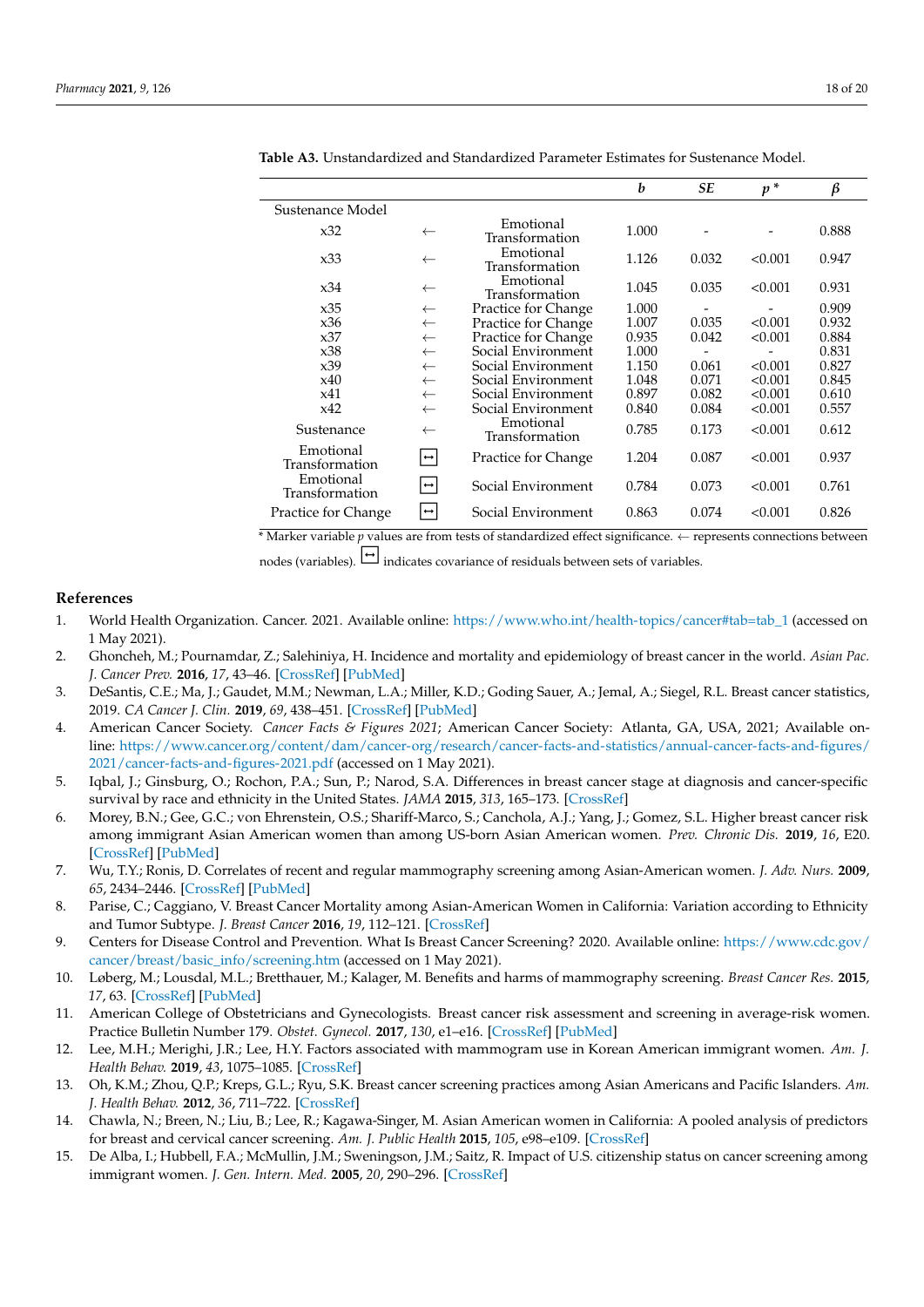- <span id="page-20-0"></span>16. Somanchi, M.; Juon, H.S.; Rimal, R. Predictors of screening mammography among Asian Indian American women: A crosssectional study in the Baltimore-Washington metropolitan area. *J. Womens Health* **2010**, *19*, 433–441. [\[CrossRef\]](http://doi.org/10.1089/jwh.2008.0873)
- <span id="page-20-1"></span>17. Boxwala, F.I.; Bridgemohan, A.; Griffith, D.M.; Soliman, A.S. Factors associated with breast cancer screening in Asian Indian women in metro-Detroit. *J. Immigr. Minor. Health* **2010**, *12*, 534–543. [\[CrossRef\]](http://doi.org/10.1007/s10903-009-9277-0)
- 18. Kagawa-Singer, M.; Pourat, N.; Breen, N.; Coughlin, S.; Abend McLean, T.; McNeel, T.S.; Ponce, N.A. Breast and cervical cancer screening rates of subgroups of Asian American women in California. *Med. Care Res. Rev.* **2007**, *64*, 706–730. [\[CrossRef\]](http://doi.org/10.1177/1077558707304638)
- <span id="page-20-2"></span>19. Padela, A.I.; Murrar, S.; Adviento, B.; Liao, C.; Hosseinian, Z.; Peek, M.; Curlin, F. Associations between religion-related factors and breast cancer screening among American Muslims. *J. Immigr. Minor. Health* **2015**, *17*, 660–669. [\[CrossRef\]](http://doi.org/10.1007/s10903-014-0014-y) [\[PubMed\]](http://www.ncbi.nlm.nih.gov/pubmed/24700026)
- <span id="page-20-3"></span>20. Padela, A.I.; Vu, M.; Muhammad, H.; Marfani, F.; Mallick, S.; Peek, M.; Quinn, M.T. Religious beliefs and mammography intention: Findings from a qualitative study of a diverse group of American Muslim women. *Psychooncology* **2016**, *25*, 1175–1182. [\[CrossRef\]](http://doi.org/10.1002/pon.4216) [\[PubMed\]](http://www.ncbi.nlm.nih.gov/pubmed/27424488)
- <span id="page-20-4"></span>21. Pourat, N.; Kagawa-Singer, M.; Breen, N.; Sripipatana, A. Access versus acculturation: Identifying modifiable factors to promote cancer screening among Asian American women. *Med. Care* **2010**, *48*, 1088–1096. [\[CrossRef\]](http://doi.org/10.1097/MLR.0b013e3181f53542) [\[PubMed\]](http://www.ncbi.nlm.nih.gov/pubmed/20966779)
- <span id="page-20-5"></span>22. Miller, B.C.; Bowers, J.M.; Payne, J.B.; Moyer, A. Barriers to mammography screening among racial and ethnic minority women. *Soc. Sci. Med.* **2019**, *239*, 112494. [\[CrossRef\]](http://doi.org/10.1016/j.socscimed.2019.112494)
- <span id="page-20-6"></span>23. Battaglia, T.A.; Roloff, K.; Posner, M.A.; Freund, K.M. Improving follow-up to abnormal breast cancer screening in an urban population. A patient navigation intervention. *Cancer* **2007**, *109*, 359–367. [\[CrossRef\]](http://doi.org/10.1002/cncr.22354)
- <span id="page-20-7"></span>24. Berger, S.; Huang, C.C.; Rubin, C.L. The role of community education in increasing knowledge of breast health and cancer: Findings from the Asian Breast Cancer Project in Boston, Massachusetts. *J. Cancer Educ.* **2017**, *32*, 16–23. [\[CrossRef\]](http://doi.org/10.1007/s13187-015-0911-3)
- <span id="page-20-8"></span>25. Dang, J.; Lee, J.; Tran, J.H.; Kagawa-Singer, M.; Foo, M.A.; Nguyen, T.U.; Valdez-Dadia, A.; Thomson, J.; Tanjasiri, S.P. The role of medical interpretation on breast and cervical cancer screening among Asian American and Pacific Islander women. *J. Cancer Educ.* **2010**, *25*, 253–262. [\[CrossRef\]](http://doi.org/10.1007/s13187-010-0074-1) [\[PubMed\]](http://www.ncbi.nlm.nih.gov/pubmed/20352398)
- <span id="page-20-9"></span>26. Keshinro, A.; Hatzaras, I.; Rifkind, K.; Dhage, S.; Joseph, K.A. The impact of primary care providers on patient screening mammography and initial presentation in an underserved clinical setting. *Ann. Surg. Oncol.* **2017**, *24*, 692–697. [\[CrossRef\]](http://doi.org/10.1245/s10434-016-5618-0) [\[PubMed\]](http://www.ncbi.nlm.nih.gov/pubmed/27766557)
- <span id="page-20-10"></span>27. Padela, A.I.; Malik, S.; Ally, S.A.; Quinn, M.; Hall, S.; Peek, M. Reducing Muslim mammography disparities: Outcomes from a religiously tailored mosque-based intervention. *Health Educ. Behav.* **2018**, *45*, 1025–1035. [\[CrossRef\]](http://doi.org/10.1177/1090198118769371) [\[PubMed\]](http://www.ncbi.nlm.nih.gov/pubmed/29673255)
- <span id="page-20-11"></span>28. Padela, A.I.; Malik, S.; Din, H.; Hall, S.; Quinn, M. Changing mammography-related beliefs among American Muslim women: Findings from a religiously tailored mosque-based intervention. *J. Immigr. Minor. Health* **2019**, *21*, 1325–1333. [\[CrossRef\]](http://doi.org/10.1007/s10903-018-00851-9)
- <span id="page-20-12"></span>29. Sadler, G.R.; Beerman, P.R.; Lee, K.; Hung, J.; Nguyen, H.; Cho, J.; Huang, W. Promoting breast cancer screening among Asian American women: The Asian grocery store-based cancer education program. *J. Cancer Educ.* **2012**, *27*, 612–617. [\[CrossRef\]](http://doi.org/10.1007/s13187-012-0419-z) [\[PubMed\]](http://www.ncbi.nlm.nih.gov/pubmed/23055131)
- <span id="page-20-13"></span>30. Lee, E.E.; Brecht, M.L.; Park, H.; Lee, J.; Oh, K.M. Web-based study for improving mammography among Korean American women. *J. Cancer Educ.* **2017**, *32*, 257–263. [\[CrossRef\]](http://doi.org/10.1007/s13187-015-0920-2) [\[PubMed\]](http://www.ncbi.nlm.nih.gov/pubmed/26423058)
- <span id="page-20-14"></span>31. Wu, T.Y.; West, B.T. Mammography stage of adoption and decision balance among Asian Indian and Filipino American women. *Cancer Nurs.* **2007**, *30*, 390–398. [\[CrossRef\]](http://doi.org/10.1097/01.NCC.0000290812.14571.2c)
- <span id="page-20-15"></span>32. Sun, Y.; Sarma, E.A.; Moyer, A.; Messina, C.R. Promoting mammography screening among Chinese American women using a message-framing intervention. *Patient Educ. Couns.* **2015**, *98*, 878–883. [\[CrossRef\]](http://doi.org/10.1016/j.pec.2015.03.021)
- <span id="page-20-16"></span>33. Sharma, M. Multi-theory model (MTM) for health behavior change. *WebmedCentral Behav.* **2015**, *6*, WMC004982. Available online: [http://www.webmedcentral.com/article\\_view/4982](http://www.webmedcentral.com/article_view/4982) (accessed on 6 April 2021).
- <span id="page-20-17"></span>34. Sharma, M. *Theoretical Foundations of Health Education and Health Promotion*, 4th ed.; Jones and Bartlett: Burlington, MA, USA, 2021; pp. 250–262. ISBN 978-1284208627.
- <span id="page-20-18"></span>35. Agyei-Baffour, P.; Asare, M.; Lanning, B.; Koranteng, A.; Millan, C.; Commeh, M.E.; Montealegre, J.R.; Mamudu, H.M. Human papillomavirus vaccination practices and perceptions among Ghanaian healthcare providers: A qualitative study based on multi-theory model. *PLoS ONE* **2020**, *15*, e0240657. [\[CrossRef\]](http://doi.org/10.1371/journal.pone.0240657)
- <span id="page-20-19"></span>36. Mousali, A.; Moradveisi, L.; Barati, M.; Moeini, B.; Bashirian, S.; Sharma, M.; Mohammadi, Y. Male addicts' experiences on predictors of relapse to drug use: A directed qualitative content analysis. *Addicta Turk. J. Addict.* **2020**, *7*, 166–173. [\[CrossRef\]](http://doi.org/10.5152/ADDICTA.2020.20039)
- <span id="page-20-20"></span>37. Asare, M.; Agyei-Baffour, P.; Lanning, B.A.; Owusu, A.B.; Commeh, M.E.; Boozer, K.; Koranteng, A.; Spies, L.A.; Montealegre, J.R.; Paskett, E.D. Multi-theory model and predictors of likelihood of accepting the series of HPV vaccination: A cross-sectional study among Ghanaian adolescents. *Int. J. Environ. Res. Public Health* **2020**, *17*, 571. [\[CrossRef\]](http://doi.org/10.3390/ijerph17020571) [\[PubMed\]](http://www.ncbi.nlm.nih.gov/pubmed/31963127)
- <span id="page-20-22"></span>38. Sharma, M.; Largo-Wight, E.; Kanekar, A.; Kusumoto, H.; Hooper, S.; Nahar, V.K. Using the multi-theory model (MTM) of health behavior change to explain intentional outdoor nature contact behavior among college students. *Int. J. Environ. Res. Public Health* **2020**, *17*, 6104. [\[CrossRef\]](http://doi.org/10.3390/ijerph17176104)
- <span id="page-20-23"></span>39. Sharma, M.; Batra, K.; Davis, R.; Wilkerson, A. Explaining handwashing behavior among college students during COVID-19 pandemic using the multi-theory model (MTM) of health behavior change. *Healthcare* **2021**, *9*, 55. Available online: [https:](https://www.mdpi.com/2227-9032/9/1/55) [//www.mdpi.com/2227-9032/9/1/55](https://www.mdpi.com/2227-9032/9/1/55) (accessed on 1 May 2021). [\[CrossRef\]](http://doi.org/10.3390/healthcare9010055)
- <span id="page-20-21"></span>40. Williams, J.L.; Sharma, M.; Mendy, V.L.; Leggett, S.; Akil, L.; Perkins, S. Using multi theory model (MTM) of health behavior change to explain intention for initiation and sustenance of the consumption of fruits and vegetables among African American men from barbershops in Mississippi. *Health Promot. Perspect.* **2020**, *10*, 200–206. [\[CrossRef\]](http://doi.org/10.34172/hpp.2020.33)